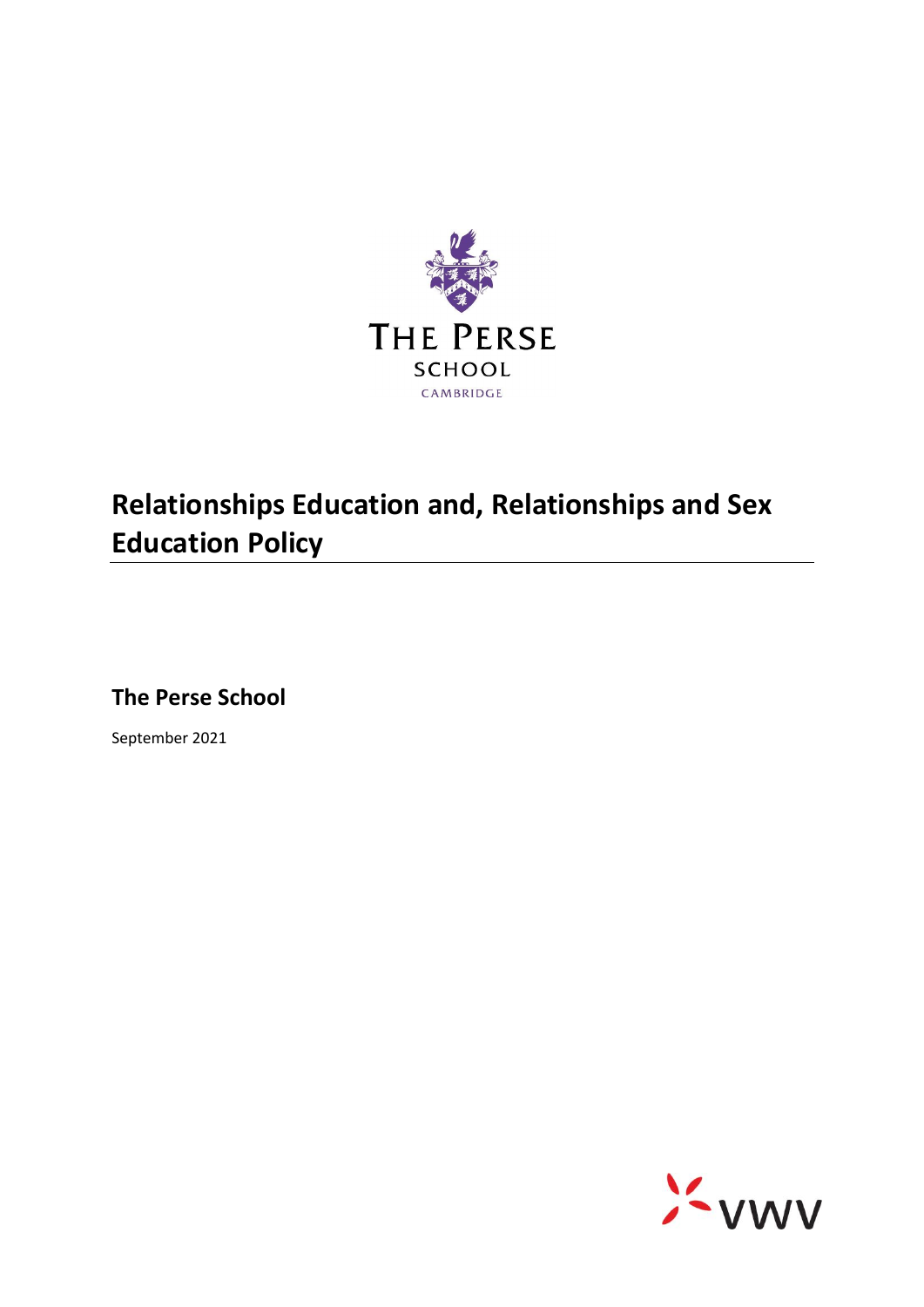## **Contents**

| 1  |                                                                             |  |
|----|-----------------------------------------------------------------------------|--|
| 2  |                                                                             |  |
| 3  |                                                                             |  |
| 4  |                                                                             |  |
| 5  |                                                                             |  |
| 6  |                                                                             |  |
|    | Definition of relationships education and relationships and sex education 7 |  |
| 8  |                                                                             |  |
| 9  |                                                                             |  |
| 10 |                                                                             |  |
| 11 |                                                                             |  |
| 12 |                                                                             |  |
| 13 |                                                                             |  |
| 14 |                                                                             |  |
| 15 |                                                                             |  |
| 16 |                                                                             |  |
| 17 |                                                                             |  |
| 18 |                                                                             |  |
| 19 |                                                                             |  |
| 20 |                                                                             |  |

# Appendix

| Appendix 1 | Relationship Education and Relationships and Sex Education curriculum map14 |  |
|------------|-----------------------------------------------------------------------------|--|
| Appendix 2 |                                                                             |  |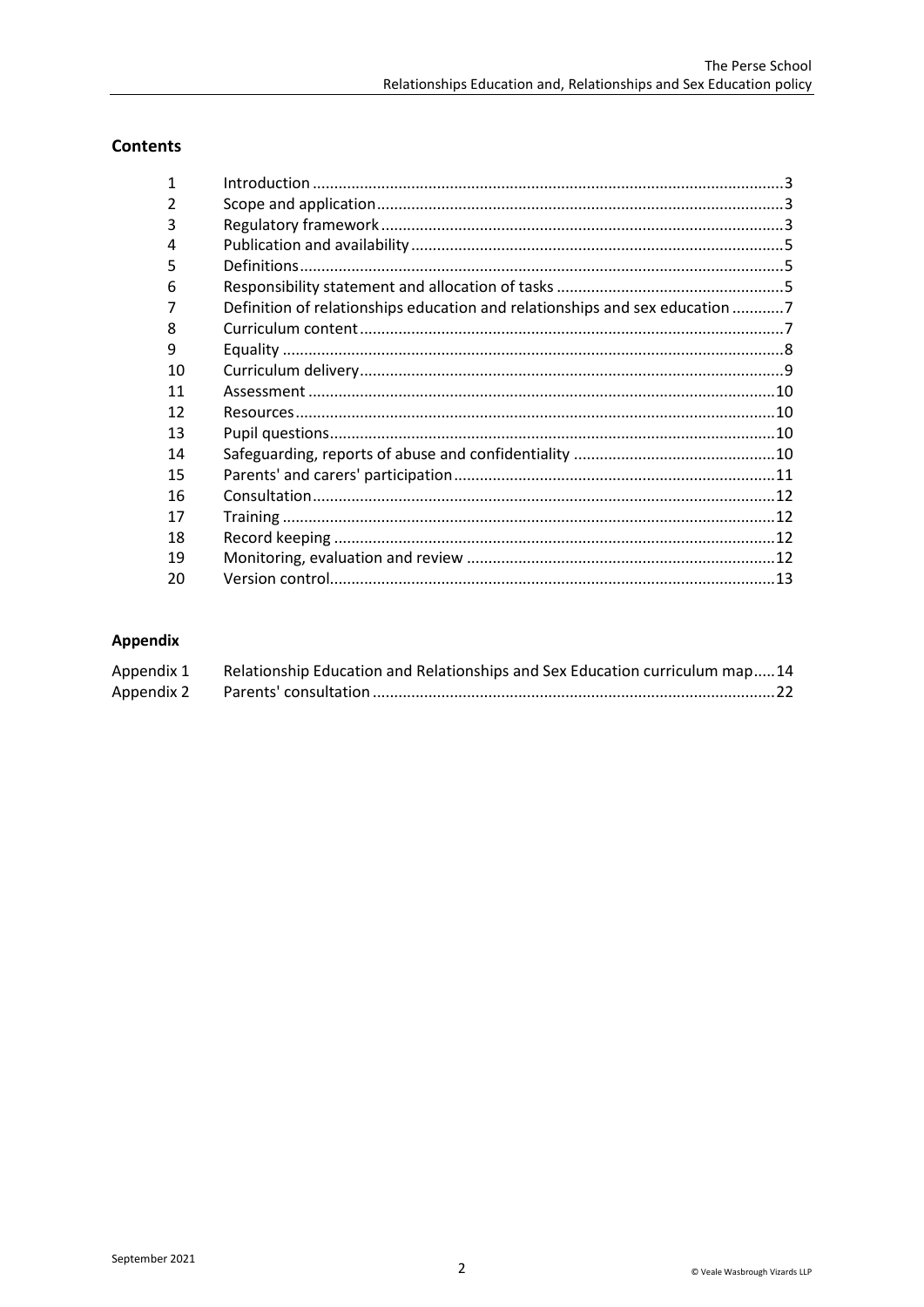## <span id="page-2-0"></span>1 **Introduction**

- 1.1 The School believes that effective relationships education and relationships and sex education is essential for young people to make responsible and well-informed decisions throughout their lives. The aim of relationships education and relationships and sex education is to help prepare pupils for the opportunities, responsibilities and experiences of adult life as well as to support and navigate relationships developed throughout childhood and adolescence. The School recognises that to embrace the challenges of creating a happy and successful adult life, pupils need knowledge that will enable them to make informed decisions about their wellbeing, health and relationships and to build self-efficacy. These subjects can support children and young people to develop resilience, to know how and when to ask for help, and to know where to access support.
- 1.2 The School recognises that the role of parents in the development of their children's understanding about relationships is vital. Parents are first teachers of their children. They have the most significant influence in enabling their children to grow to maturity and to form healthy relationships. The School's relationship education and relationships and sex education programme is intended to complement and support the role of parents and carers in educating their children about sexuality and relationships.
- 1.3 The School recognises the aims of this policy are to help to create, model, maintain, review and embed a culture of respect safety, equality and protection.
- 1.4 The School recognises that schools and colleges can play an important role in preventative education in respect of safeguarding and sexual violence and sexual harassment. The most effective preventative education programme will be through a whole school approach that prepares pupils for life in modern Britain, including through the planned programme and delivery of evidence-based content of the relationships education and relationships and sex education programme.
- 1.5 The School recognises the central role that the relationships education and relationships and sex education programme plays in key regulatory standards; for example, through the School's accountability to its inspectors' consideration of pupils' personal development, behaviour and welfare; pupils' spiritual, moral, social and cultural development and leadership and management.
- 1.6 The School recognises the role of the pupil voice in creating, developing and reviewing the relationships education and relationships and sex education programme and school culture.
- 1.7 The School value to 'value one another' is an important aspect of PSHE.

## <span id="page-2-1"></span>2 **Scope and application**

- 2.1 This relationships education and relationships and sex education policy applies to the primary (Pelican Nursery and Pre-Preparatory School and Perse Preparatory School) and secondary (Perse Upper School) age phases of the School.
- 2.2 The policy applies to all staff (including employees, fixed term, part-time, temporary and voluntary staff and helpers) and pupils of the School.

#### <span id="page-2-2"></span>3 **Regulatory framework**

- 3.1 This policy has been prepared to meet the School's responsibilities under:
	- 3.1.1 Education (Independent School Standards) Regulations 2014;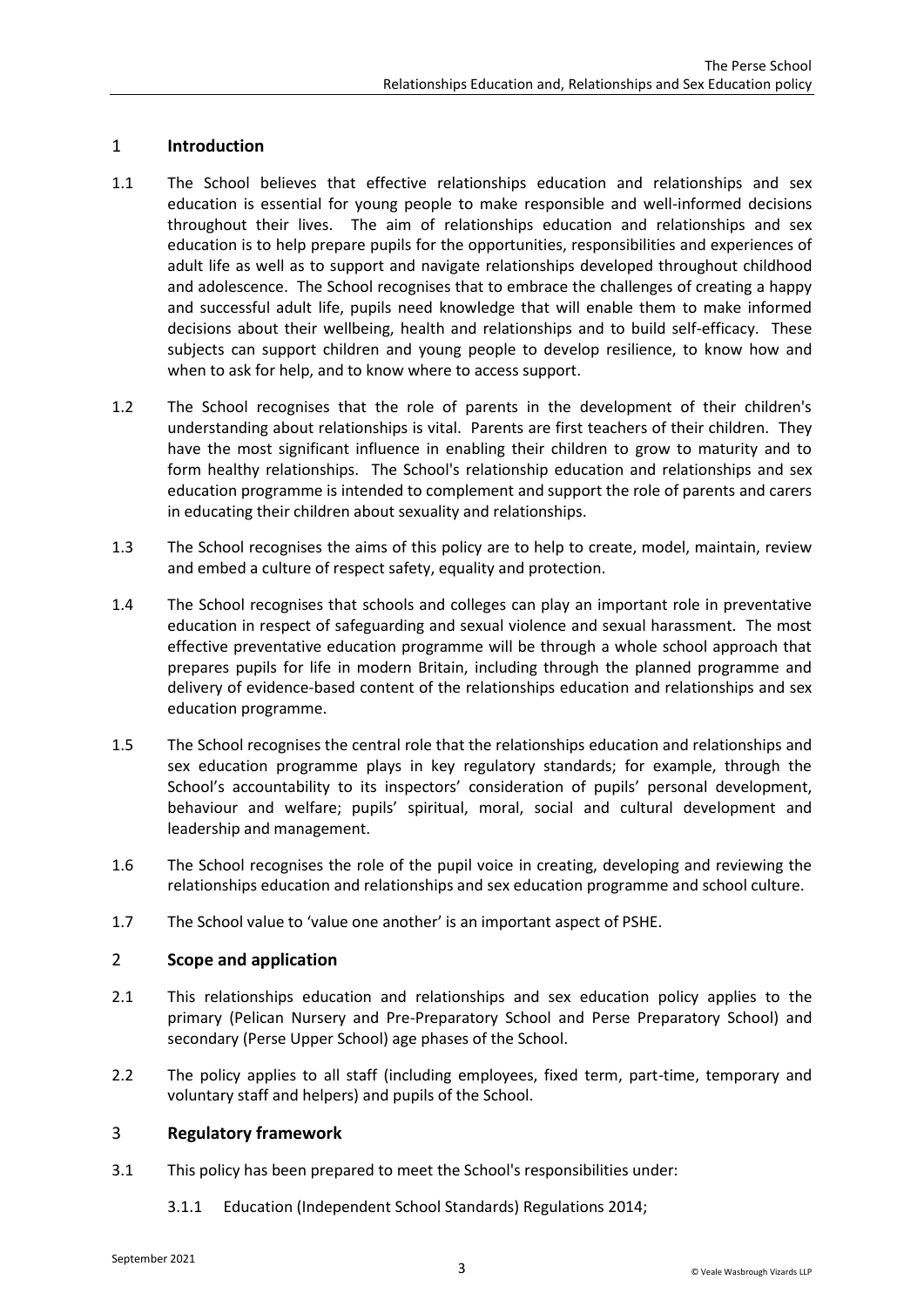- 3.1.2 *Statutory framework for the Early Years Foundation Stage* (DfE, March 2017);
- 3.1.3 Education and Skills Act 2008;
- 3.1.4 Education Act 2002;
- 3.1.5 Children Act 1989;
- 3.1.6 Equality Act 2010;
- 3.1.7 Children and Families Act 2014;
- 3.1.8 Children and Social Work Act 2017;
- 3.1.9 Relationships Education, Relationships and Sex Education and Health Education (England) Regulations 2019.
- 3.2 This policy has regard to the following guidance and advice:
	- 3.2.1 [Relationships education, relationships and sex education and health education](https://www.gov.uk/government/publications/relationships-education-relationships-and-sex-education-rse-and-health-education) (DfE, June 2019);
	- 3.2.2 [Keeping children safe in education \(](https://www.gov.uk/government/publications/keeping-children-safe-in-education--2)DfE, September 2021) (**KCSIE**);
	- 3.2.3 [Working together to safeguard children: statutory guidance on inter-agency working](https://www.gov.uk/government/publications/working-together-to-safeguard-children--2)  [to safeguard and promote the welfare of children](https://www.gov.uk/government/publications/working-together-to-safeguard-children--2) (DfE, updated December 2020);
	- 3.2.4 [Sharing nudes and semi-nudes: advice for education settings working with children](https://www.gov.uk/government/publications/sharing-nudes-and-semi-nudes-advice-for-education-settings-working-with-children-and-young-people)  [and young people](https://www.gov.uk/government/publications/sharing-nudes-and-semi-nudes-advice-for-education-settings-working-with-children-and-young-people) (DfDCMS and UK Council for Child Internet Safety, December 2020);
	- 3.2.5 [Sexual violence and sexual harassment between children in schools and colleges](https://www.gov.uk/government/uploads/system/uploads/attachment_data/file/667862/Sexual_Harassment_and_Sexual_Violence_-_Advice.pdf)  (DfE, September 2021);
	- 3.2.6 [Searching, screening and confiscation: advice for schools](https://assets.publishing.service.gov.uk/government/uploads/system/uploads/attachment_data/file/674416/Searching_screening_and_confiscation.pdf) (DfE, January 2018);
	- 3.2.7 [Relationships education, relationships and sex education and health education FAQs](https://www.gov.uk/government/news/relationships-education-relationships-and-sex-education-rse-and-health-education-faqs) (DfE, April 2019), the Government response to draft *Relationships education and relationships and sex education (RSE) and health education guidance*;
	- 3.2.8 [Relationships, sex and health education: guide for schools](https://www.gov.uk/government/publications/relationships-education-relationships-and-sex-education-rse-and-health-education) (DfE, June 2019), DfE guide for parents that schools can use to communicate about teaching relationships and health education;
	- 3.2.9 [Creating an LGBT-inclusive primary curriculum](https://www.stonewall.org.uk/resources/creating-lgbt-inclusive-primary-curriculum) (Stonewall, 2019);
	- 3.2.10 [Respectful School Communities: Self-Review and Signposting Tool](https://educateagainsthate.com/resources/respectful-school-communities-self-review-signposting-tool-2/) (DfE);
	- 3.2.11 Tom Bennett's Indep[endent review of behaviour in schools](https://www.gov.uk/government/publications/behaviour-in-schools) (March 2017);
	- 3.2.12 [Plan your relationships, sex and health curriculum](https://www.gov.uk/guidance/plan-your-relationships-sex-and-health-curriculum) (DfE, September 2020);
	- 3.2.13 [Teaching about relationships, sex and health](https://www.gov.uk/guidance/teaching-about-relationships-sex-and-health) (DfE, September 2020); and
	- 3.2.14 [Review of sexual abuse in schools and colleges](https://www.gov.uk/government/publications/review-of-sexual-abuse-in-schools-and-colleges/review-of-sexual-abuse-in-schools-and-colleges) (Ofsted, June 2021).
- 3.3 The following School policies, procedures, documents and resources material are relevant to this policy: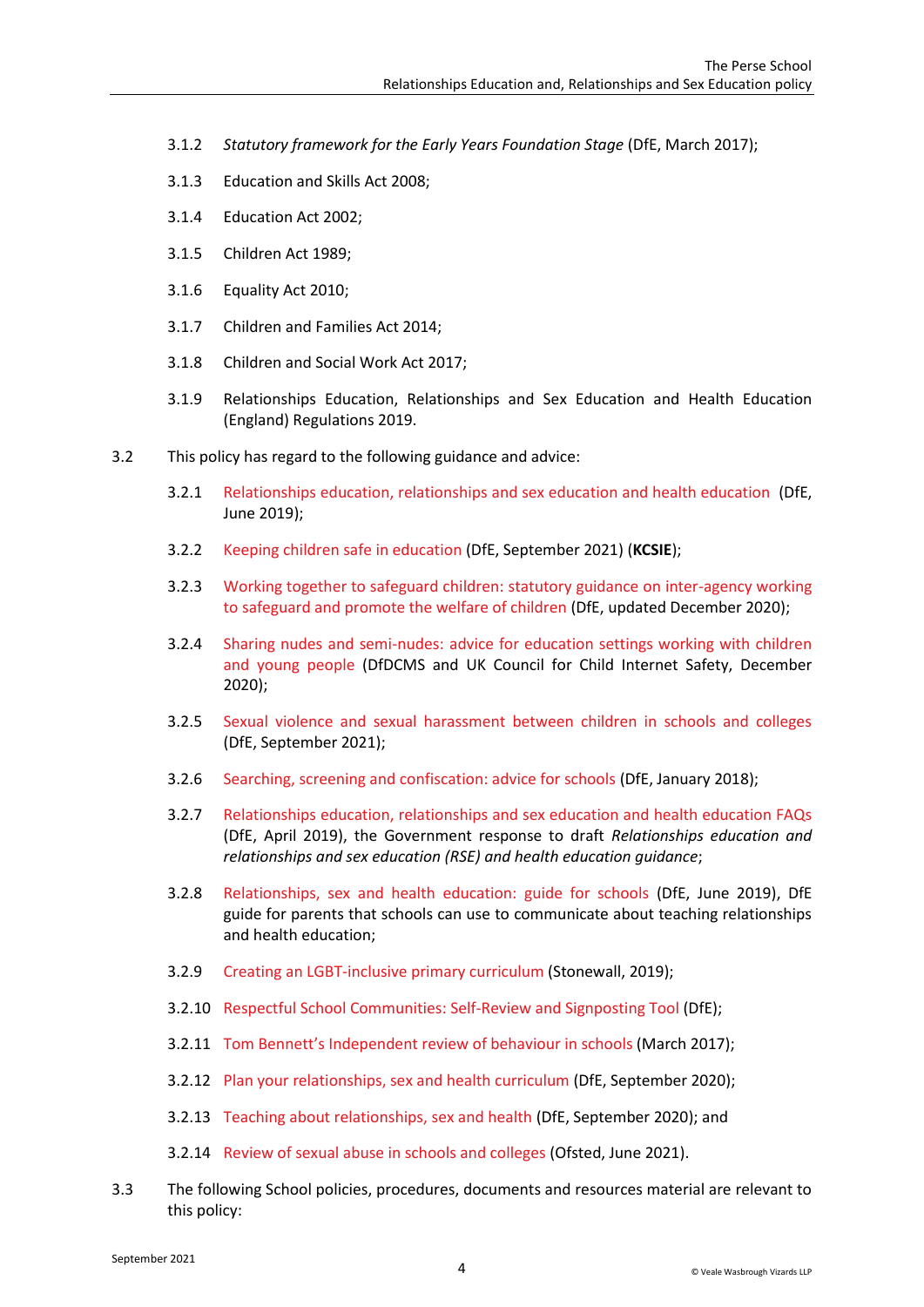- 3.3.1 Safeguarding and Child Protection Policy;
- 3.3.2 Behaviour and Discipline Policy;
- 3.3.3 Risk Assessment Policy for Pupil Welfare;
- 3.3.4 Anti-Bullying Policy;
- 3.3.5 Disability Policy;
- 3.3.6 Learning Difficulties Policy;
- 3.3.7 Inclusion, Equality and Diversity Policy;
- 3.3.8 Online Safety Policy;
- 3.3.9 Acceptable Use of ICT Policy for Pupils;
- 3.3.10 Curriculum Policy;
- 3.3.11 Pelican School Personal, Social, Health Education and Citizenship Statement;
- 3.3.12 Prep School Overview of Personal, Social, Health and Economic Education (PSHE) and Spiritual, Moral, Social and Cultural Education (SMSC);
- 3.3.13 Upper School Handbook on Personal, Social, Health and Economic Education (PSHE), Relationships and Sex Education (RSE), Emotional Wellbeing (EW) and Spiritual, Moral, Social and Cultural Education (SMSC);

#### <span id="page-4-0"></span>4 **Publication and availability**

- 4.1 This policy is published on the School's website and on the parent portal.
- 4.2 This policy is available free of charge in hard copy on request from the School Office.
- 4.3 A copy of this policy is available for inspection from the School Accountant during the School day.
- 4.4 This policy can be made available in large print or other accessible format if required.

#### <span id="page-4-1"></span>5 **Definitions**

- 5.1 Where the following words or phrases are used in this policy:
	- 5.1.1 references to the Head mean the Head of the Perse Upper School, Perse Preparatory School or Pelican Nursery and Pre-Preparatory School as appropriate.
	- 5.1.2 references to Parent or Parents means the natural or adoptive parents of the pupil (irrespective of whether they are or have ever been married, with whom the pupil lives, or whether they have contact with the pupil) as well as any person who is not the natural or adoptive parent of the pupil, but who has care of, or parental responsibility for, the pupil (e.g. legal guardian).

#### <span id="page-4-2"></span>6 **Responsibility statement and allocation of tasks**

6.1 The Board of Governors has overall responsibility for all matters which are the subject of this policy including the approval of this policy.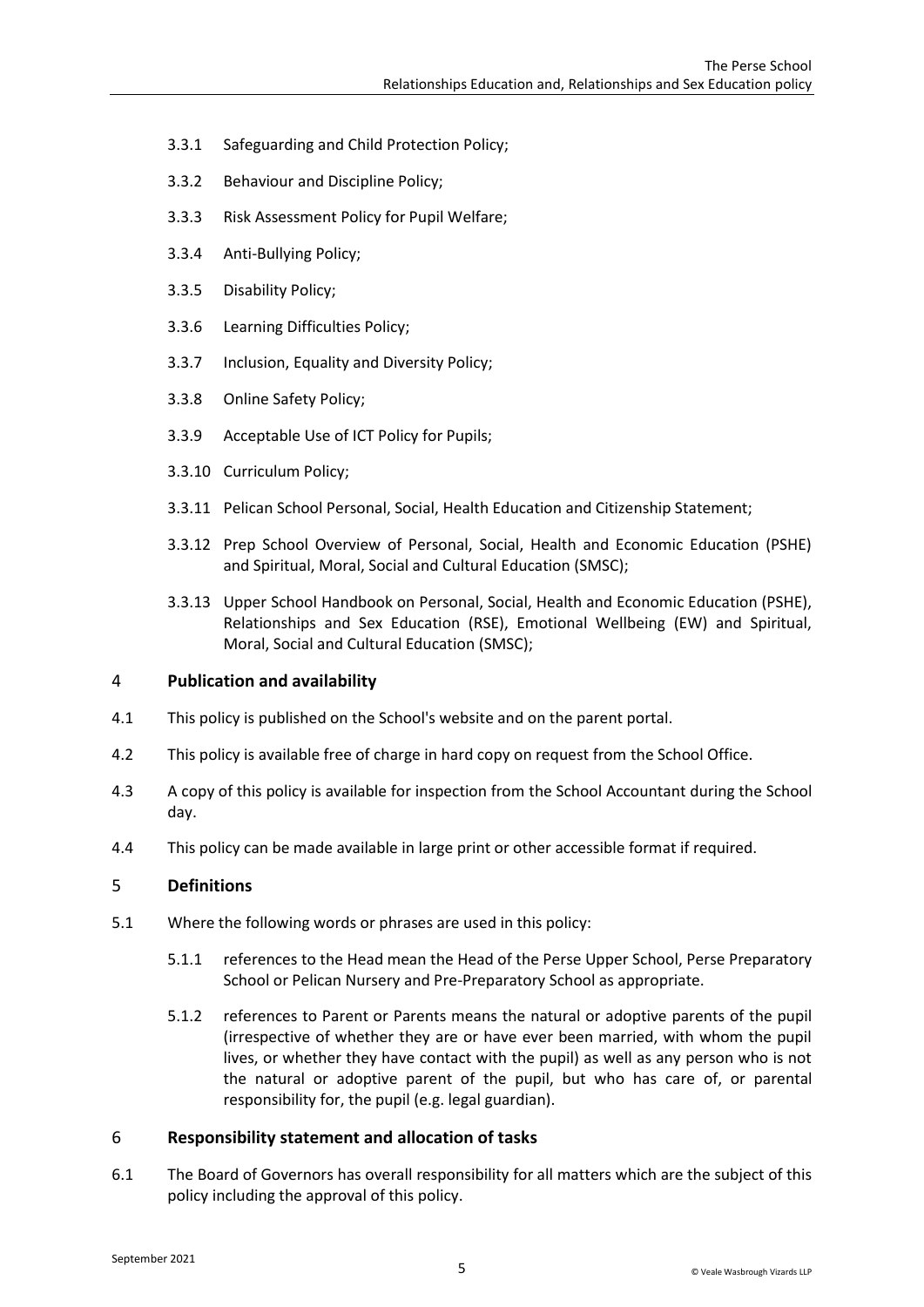- 6.2 The Board of Governors is required to ensure that all those with leadership and management responsibilities at the School actively promote the well-being of pupils. The adoption of this policy is part of the Board of Governors' response to this duty.
- 6.3 The School will take a whole school approach to relationships education and relationships and sex education. However the Upper School, Prep School and Pelican School will each appoint an appropriate senior teacher in a leadership role with dedicated time to lead specialist provision (i.e. the Head of PSHE (Upper School), Assistant Head - Pastoral (Prep School) and Deputy Head (Pelican School)) with responsibility for the curriculum area. The subject leader will hold regular meetings with representatives of their school's pupil body, the Executive / Senior Leadership Teams and other members of staff with pastoral responsibilities to ensure the subjects will sit within the context of the School's broader ethos and approach to developing pupils socially, morally, spiritually and culturally, as well as its pastoral care system.

| Task |                                              | <b>Allocated to</b>                                                                       | When / | frequency | of ⊟ |
|------|----------------------------------------------|-------------------------------------------------------------------------------------------|--------|-----------|------|
| 6.4  | Governors has allocated the following tasks: | To ensure the efficient discharge of its responsibilities under this policy, the Board of |        |           |      |

| i ask                                                                                                                                                           | Allocated to                                                                                                               | wnen /<br><b>Trequency</b><br>OT<br>review |
|-----------------------------------------------------------------------------------------------------------------------------------------------------------------|----------------------------------------------------------------------------------------------------------------------------|--------------------------------------------|
| Keeping the policy up to date and<br>compliant with the law and best<br>practice                                                                                | Deputy Head (Pupil Development<br>and welfare) - Upper School<br>Deputy Head - Prep School<br>Deputy Head - Pelican School | As required, and at least<br>termly        |
| Monitoring the implementation<br>of the<br>policy, relevant<br>risk<br>assessments and any action taken<br>evaluating<br>response<br>and<br>in<br>effectiveness | Deputy Head (Pupil Development<br>and welfare) - Upper School<br>Deputy Head - Prep School<br>Deputy Head - Pelican School | As required, and at least<br>termly        |
| Maintaining up to date records of<br>all information created in relation<br>the<br>policy<br>and<br>its<br>to<br>implementation as required by<br>the UK GDPR   | Deputy Head (Pupil Development<br>and welfare) - Upper School<br>Deputy Head - Prep School<br>Deputy Head - Pelican School | As required, and at least<br>termly        |
| Seeking input from interested<br>groups (such as pupils, staff,<br>Parents)<br>consider<br>to<br>improvements to the School's<br>processes under the policy     | Head of PSHE - Upper School<br>Assistant Head - Pastoral - Prep<br>School<br>Deputy Head - Pelican School                  | As required, and at least<br>annually      |
| Formal annual review                                                                                                                                            | <b>Board of Governors</b>                                                                                                  | Annually                                   |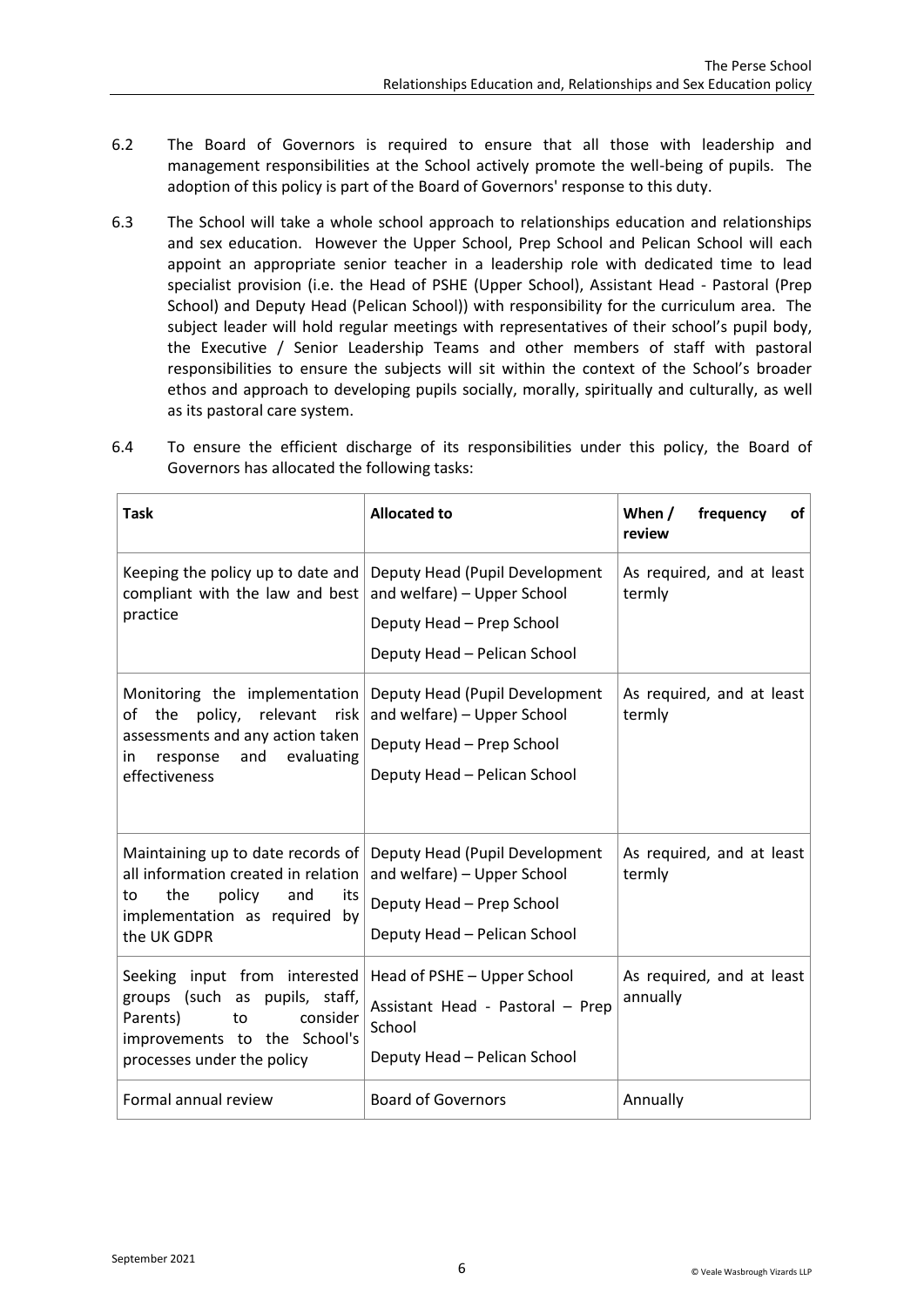## <span id="page-6-0"></span>7 **Definition of relationships education and relationships and sex education**

- 7.1 Relationships education for primary education and relationships and sex education for secondary education is part of the PSHE curriculum in the context of a broad and balanced curriculum, intended to provide what children and young people need to know about how to be safe and healthy, and how to manage their academic, personal and social lives in a positive way. It comprises learning about the nature of marriage and civil partnership and their importance for family life and the bringing up of children; safety in forming and maintaining relationships; the characteristics of healthy relationships and how relationships may affect physical and mental health and wellbeing as well as signposting sources of support for those pupils who have any concerns about relationships. The education provided is age appropriate and developmentally appropriate and is taught sensitively and inclusively, with respect to the backgrounds and beliefs of pupils and parents, with the aim of providing pupils with the knowledge they need of the law.
- 7.2 Sex education, as part of relationships and sex education in secondary schools includes also the teaching about intimate and sexual relationships, including sexual health, healthy sexual relationships and mutual respect, personal privacy and gender stereotypes. It also includes what the law says about sex, relationships, consent and young people, as well as pornography, broader safeguarding issues and using technology.
- 7.3 Sex education is not compulsory in primary schools. The School science curriculum policy<sup>1</sup> includes reference to the subject coverage in related areas including the main external body parts, the human body as it grows from birth to old age (including puberty) and the reproduction in some plants and animals. In addition, the School delivers sex education for primary age pupils as set out in Appendix  $1^2$ .

#### <span id="page-6-1"></span>8 **Curriculum content**

- 8.1 By the end of primary education, relationships education will include teaching about families and people who care; caring friendships; respectful relationships; online relationships and being safe. The Pelican School PSHE Curriculum and the Prep School PSHE and SMSC Overview detail what each topic covers and when each topic is taught. See Appendix 1 for a broad overview of the curriculum map.
- 8.2 In addition to relationships education, the School will teach sex education including teaching contained in the science curriculum policy about the main external body parts, the human body as it grows from birth to old age (including puberty) and the reproduction in some plants and animals and all aspects of reproductive health education and relevant topics outlined in the Upper PSHE, RSE, EW SMSC handbook.
- 8.3 By the end of secondary education, relationships and sex education will include teaching to develop knowledge on the topics specified for primary education. In addition, the curriculum provision will include teaching about families; respectful relationships, including friendships; issues around being online and the media; being safe and intimate and sexual relationships, including sexual health.
- 8.4 By the end of secondary education, pupils should be made aware of the relevant legal provisions when relevant topics are being taught, including (but not necessarily limited to): marriage; consent, including the age of consent; violence against women and girls, online

<sup>1</sup> For each school to set out the science curriculum coverage notwithstanding the National Curriculum status.

<sup>&</sup>lt;sup>2</sup> The DfE guidance requires primary schools that teach additional sex education to define any sex education they choose to teach other than that covered in the science curriculum.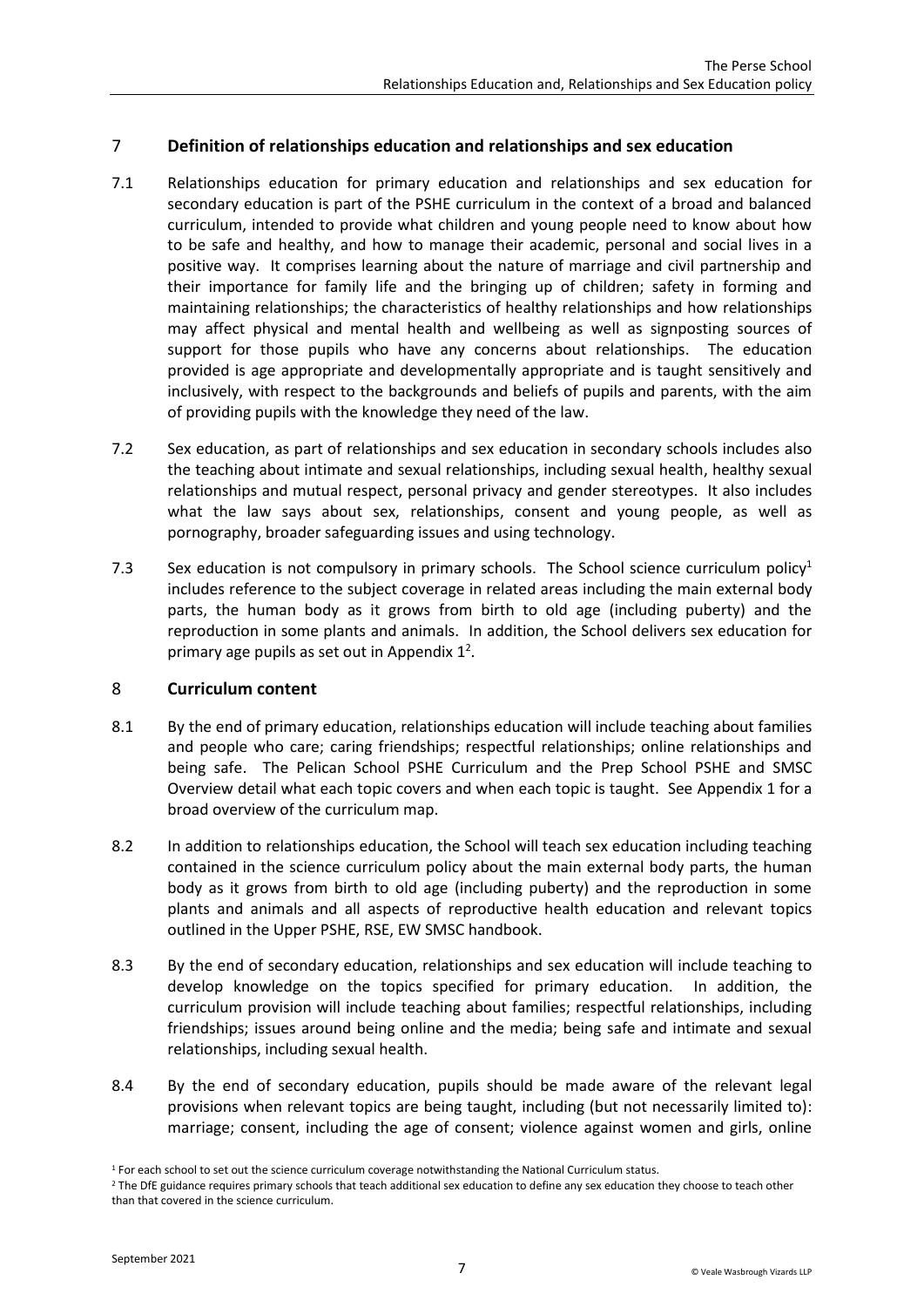behaviours including image and information sharing (including 'sexting', youth-produced sexual imagery, nudes, etc.); pornography; abortion; sexuality; gender identity; substance misuse; violence and exploitation by gangs; extremism / radicalisation; criminal exploitation (for example, through gang involvement or 'county lines' drugs operations); hate crime and female genital mutilation (FGM).

- 8.5 Whilst statutory requirements do not apply to sixth form, the School will deliver relationships and sex education to sixth form students in formal taught lessons. The School will deliver content including:
	- 8.5.1 how to recognise and challenge prejudice and discrimination and understand rights and responsibilities with regard to inclusion;
	- 8.5.2 understanding of the moral and legal responsibilities that someone seeking consent has, and the importance of respecting and protecting people's right to give, not give, or withdraw their consent (in all contexts, including online;
	- 8.5.3 understanding of their rights in relation to harassment (including online) and stalking, how to respond and how to access support;
	- 8.5.4 understanding of how to manage personal safety in new relationships, including online activity or when meeting someone for the first time whom they met online; and
	- 8.5.5 understanding of how to develop and maintain healthy, pleasurable relationships and explore different levels of emotional intimacy.

These principles will be delivered as they are helpful, especially in supporting pupils in the transition to Higher Education.

## <span id="page-7-0"></span>9 **Equality**

- 9.1 The School will ensure that it considers the makeup of the student body, including the gender and the age range of the pupils and take this into account in the design and teaching of inclusive relationships education and sex and relationships education. The School will consider whether it is appropriate or necessary to put in place additional support for pupils with particular protected characteristics. This may include positive action to support girls, as although anyone can experience sexual harassment and violence, research indicates that girls are disproportionately affected.
- 9.2 The School will be alive to issues such as sexual violence and sexual harassment, sexism, homophobia and stereotypes and will take positive action to build a culture of respect where such issues will not be tolerated and any incidences are identified and tackled. The School is committed to the approach that the starting point should always be that there is a zero tolerance approach to sexual violence and sexual harassment and it is never acceptable and it will not be tolerated. Sexual violence or sexual harassment will not be passed off as "banter", "just having a laugh", "part of growing up" or "boys will be boys" as the School recognises that this can lead to a culture of unacceptable behaviours and an unsafe environment for children. The School will act as though sexual harassment and online sexual abuse are happening, even when there are no specific complaints or reports about it.
- 9.3 The School will consider ways to foster healthy and respectful peer-to-peer communication and behaviour between boys and girls, and provide an environment which challenges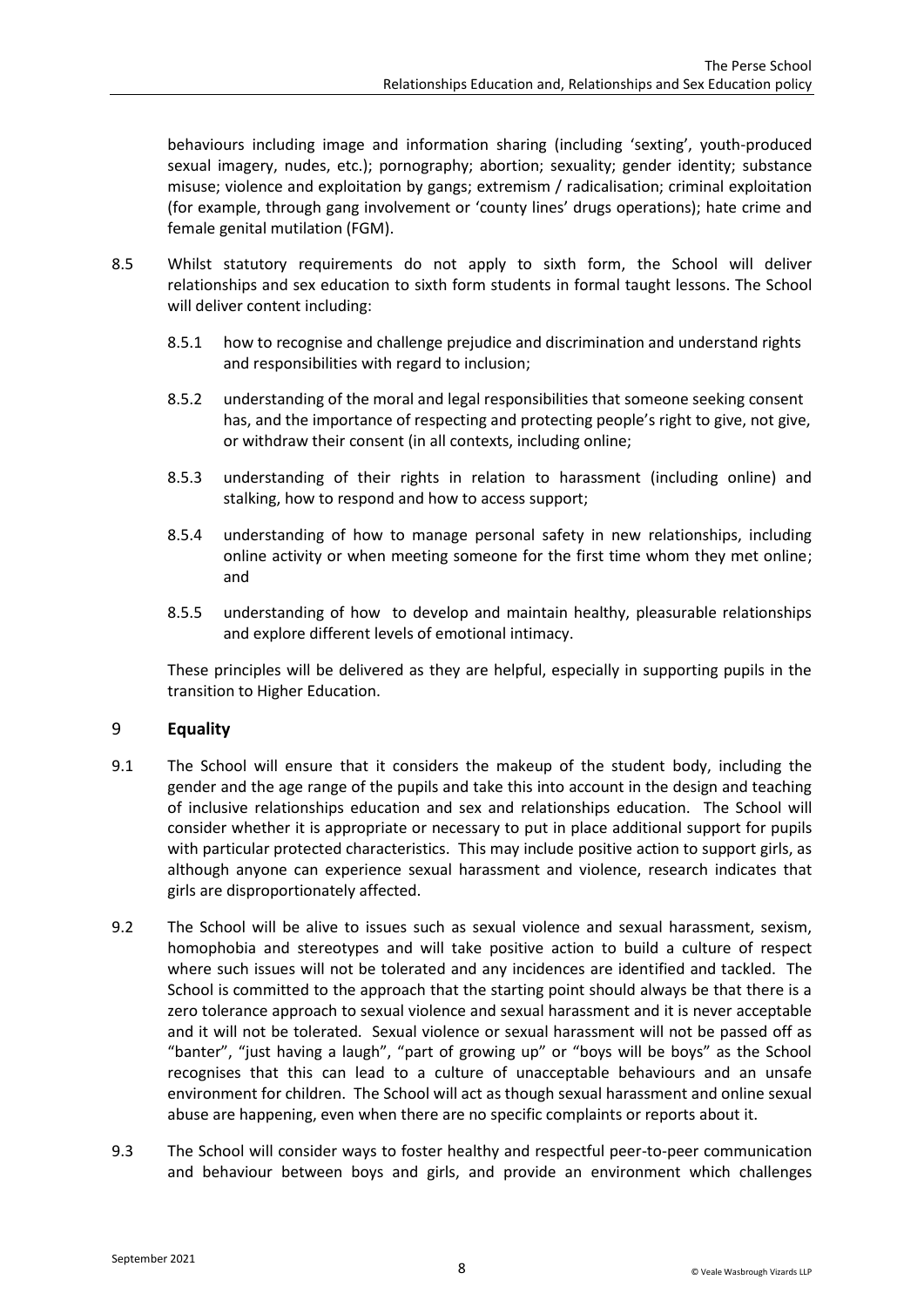perceived limits on pupils based on their gender or any other characteristic, including through these subjects and as part of a whole school approach.

- 9.4 As part of this whole school approach, the School (including through the Head of PSHE (Upper), Assistant Head – Pastoral (Prep) and Deputy Head (Pelican), and Executive/Senior Leadership Teams) will meet with representatives of the pupil body in order to seek pupil views on addressing these issues through the relationships education and relationships and sex education programme and / or School culture.
- 9.5 **Students with special educational needs and disabilities (SEND):** relationships education and relationships and sex education will be accessible for all pupils and to ensure this, teaching will be differentiated and personalised. The School is aware that some pupils are more vulnerable to exploitation, bullying and other issues due to the nature of their SEND and will take this into consideration when designing and teaching these subjects.
- 9.6 **Lesbian, Gay, Bisexual, Transgender, Queer or Questioning (LGBTQ+):** The School will ensure that the teaching of relationships education and relationships and sex education is sensitive and age appropriate in content and will consider when it is appropriate to teach pupil about LGBTQ+. This content will be fully integrated into the programmes of study rather than delivered as a stand-alone unit or lesson.
- 9.7 The School is aware of its legal duties, including those pursuant to the Equality Act 2010, which makes it unlawful for the Board of Governors of the School to discriminate against, harass or victimise a pupil or potential pupil in prescribed circumstances, including:
	- 9.7.1 in the way it provides education for pupils;
	- 9.7.2 in the way it provides pupils access to any benefit, facility or service; or
	- 9.7.3 subjecting them to any other detriment.
- 9.8 The School is also aware of its duties to teach about equality issues and to ensure teaching at the School does not discriminate against pupils.

## <span id="page-8-0"></span>10 **Curriculum delivery**

The School often invites visiting speakers to the School to help enhance and enrich the curriculum, its pupil's experiences and broaden their horizons, and this is actively encouraged. The School will ensure that the arrangements for all visiting speakers are suitably assessed before the visit takes place and that clear protocols are followed to ensure that those visiting speakers and any resources used are suitable, age-appropriate and aligned to the developmental stage of the pupils being taught. This includes following the School's *Visitors and Visiting Speakers Policy*. The School will ensure any visiting speaker is appropriately supervised when on School premises. In the unlikely event that the content, resources or delivery falls outside the School's expectations, or is deemed inappropriate, the School will take appropriate action, which could include stopping the presentation altogether.

The content of the relationships and sex education curriculum is delivered through the curriculum areas of science, PSHE and other relevant departments (e.g. Philosophy, Ethics and Religion - PER) and is also delivered in the following ways:

Pastoral programme:

tutor time delivered by form tutors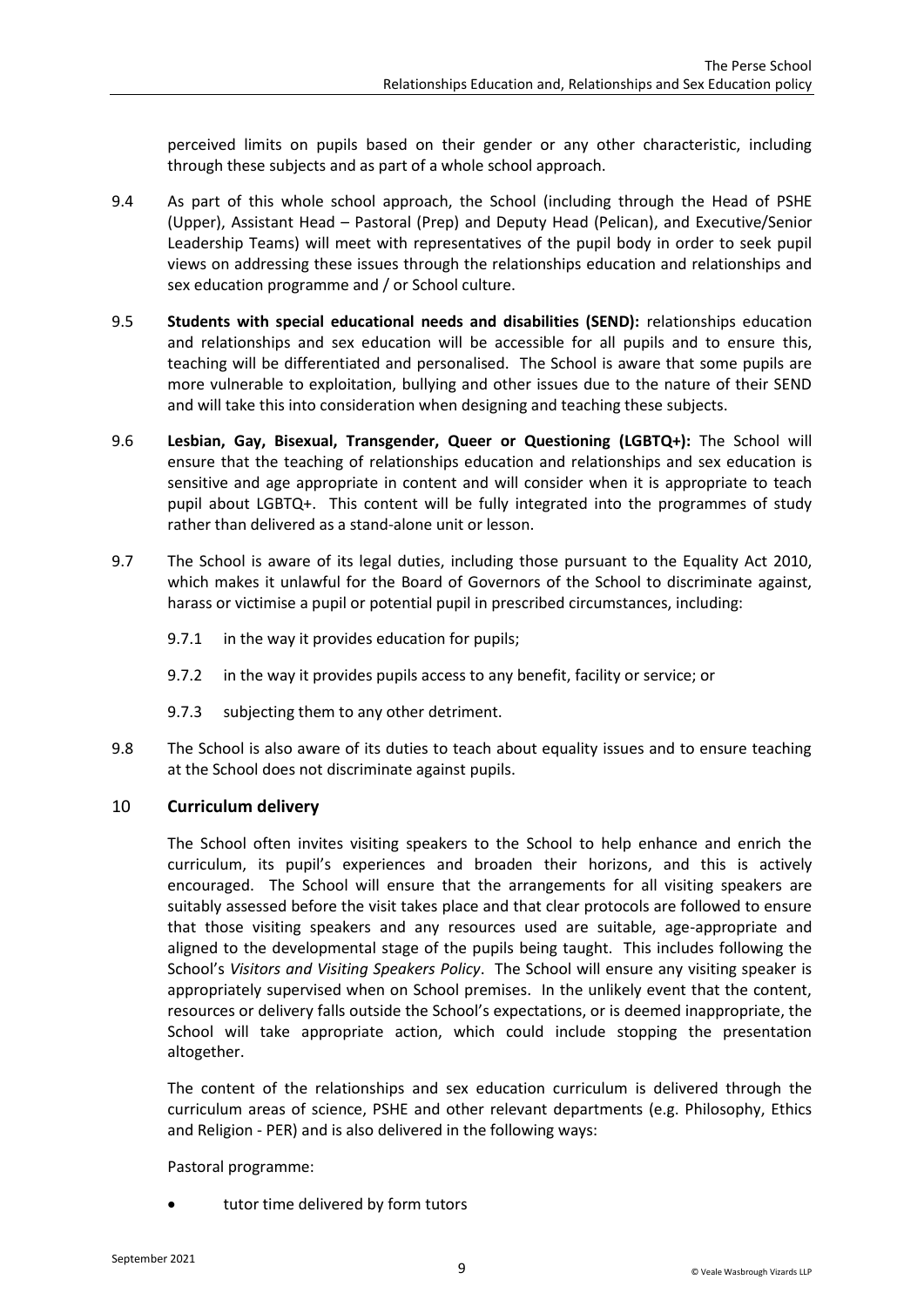- assembly delivered by members of staff and / or external agencies
- collapsed timetable sessions delivered by members of staff and / or external agencies.

The PSHE, science, PER curriculum (see curriculum map at Appendix 1).

#### <span id="page-9-0"></span>11 **Assessment**

Teachers will be expected to plan, teach and access the subject in accordance with the high expectations across the School in other subject areas. This will be monitored by the Head of PSHE (Upper School), Assistant Head - Pastoral (Prep School) and Deputy Head (Pelican School).

#### <span id="page-9-1"></span>12 **Resources**

The School will assess the resources it will use prior to delivery of the programme and keep the resources under review.

The School may share example resources with parents as part of its consultation and review process.]

The Head of PSHE (Upper School), Assistant Head - Pastoral (Prep School) and Deputy Head (Pelican School) will lead the collation, assessment and use of these resources.

#### <span id="page-9-2"></span>13 **Pupil questions**

13.1 The School appreciates that pupils may ask their teachers or other adults questions pertaining to sex or sexuality which go beyond the School's curriculum. The School's approach is to ensure that teachers are confident to deal with such questions in an ageappropriate manner, recognising that children whose questions go unanswered may turn to inappropriate sources of information and that such questions may indicate a safeguarding response may be appropriate. INSET and other training will seek to include information on how teachers can respond.

#### <span id="page-9-3"></span>14 **Safeguarding, reports of abuse and confidentiality**

- 14.1 The School will follow *Keeping Children Safe in Education* (**KCSIE**) and will ensure children are taught about safeguarding, including about how to stay safe online. Open forums to discuss potentially sensitive issues will be made available to children. Children will also be made aware of how to raise concerns or make a report and how any report will be handled. The School recognises that a one size fits all approach may not be appropriate for all children, and a more personalised or contextualised approach for more vulnerable children, victims of abuse and some SEND children might be needed.
- 14.2 Teachers will follow the School's policy on confidentiality between themselves and students and manage an appropriate level of confidentiality. Students should be reassured that their best interests will be maintained, but teachers cannot offer or promise absolute confidentiality. Teachers will follow the School's *Safeguarding and Child Protection Policy* if a child protection issue is raised.
- 14.3 The School will encourage students to talk to their parents or carers and support them to do so. The School will also inform students of sources of confidential help, for example, the School nurse, counsellor, GP or local young person's advice service.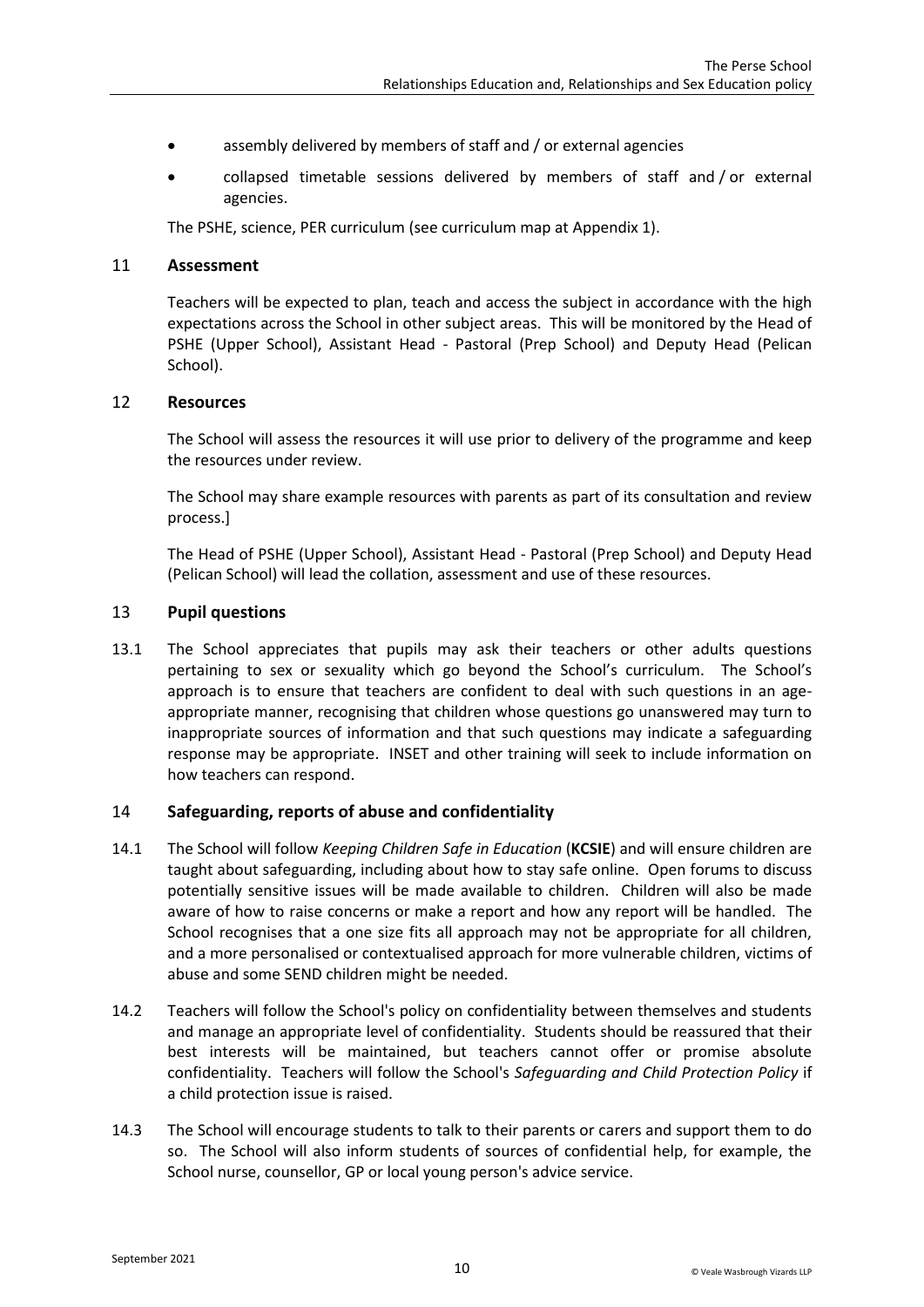14.4 Where the school invites external agencies to support the delivery of these subjects, the School will agree in advance of the session how a safeguarding report will be dealt with by the external visitor.

## <span id="page-10-0"></span>15 **Parents' and carers' participation**

- 15.1 The School recognises that parents and carers are the first teachers of their children and that they play a vital role in:
	- 15.1.1 teaching their children about relationships and sex;
	- 15.1.2 maintaining the culture and ethos of the family;
	- 15.1.3 helping their children cope with the emotional and physical aspects of growing up;
	- 15.1.4 preparing them for the challenges and responsibilities that sexual maturity brings.
- 15.2 The School will consult with parents and carers in the development and review of this policy and on the content of the relationship education and relationship and sex education programmes. See Appendix 2.
- 15.3 The School will communicate to parents what will be taught and when in delivering relationships education and relationships and sex education. See Appendix 2.
- <span id="page-10-1"></span>15.4 Parents and carers of pupils at the Upper School have the right to request that their child be withdrawn from some or all of sex education delivered as part of relationships and sex education at secondary age except for those parts included in the science curriculum, which cover the biological aspects of human growth and reproduction. The School will make alternative arrangements for students in each case so that they receive appropriate, purposeful education during the period of withdrawal.
- <span id="page-10-2"></span>15.5 Following a request to withdraw in relation to a pupil at the Upper School, the Deputy Head (Pupil development and welfare) will request a discussion with the child's parents or carers, and where appropriate, with the child. Following that discussion, except in exceptional circumstances, the School should respect the parents' or carers' request to withdraw the child, up to three terms before the child turns 16. After that point, if the child wishes to receive sex education rather than be withdrawn, the School should make arrangements to provide the child with sex education during one of those terms. There may be exceptional circumstances where the Head may want to take into account a pupil's specific needs arising from their special education needs or disability into account when making this decision. Any discussions and decisions will be documented by the School.
- 15.6 Parents and carers of pupils at the Pelican and Prep Schools have the right to request that their child be withdrawn from some or all of sex education delivered as part of relationships and sex education at primary age except for those parts included in the science curriculum. The individual subjects are identified in the overview of the delivery of teaching units coverage across curriculum areas tables included in Appendix 1.
- 15.7 The Head will automatically grant a request to withdraw a pupil from any sex education delivered in the Pelican and Prep Schools, other than as part of the science curriculum (see Appendix 1).
- 15.8 The parents' and carers' right to request that their child be withdrawn from some or all of sex education will be communicated to them by the School. There is no right to withdraw from relationships education.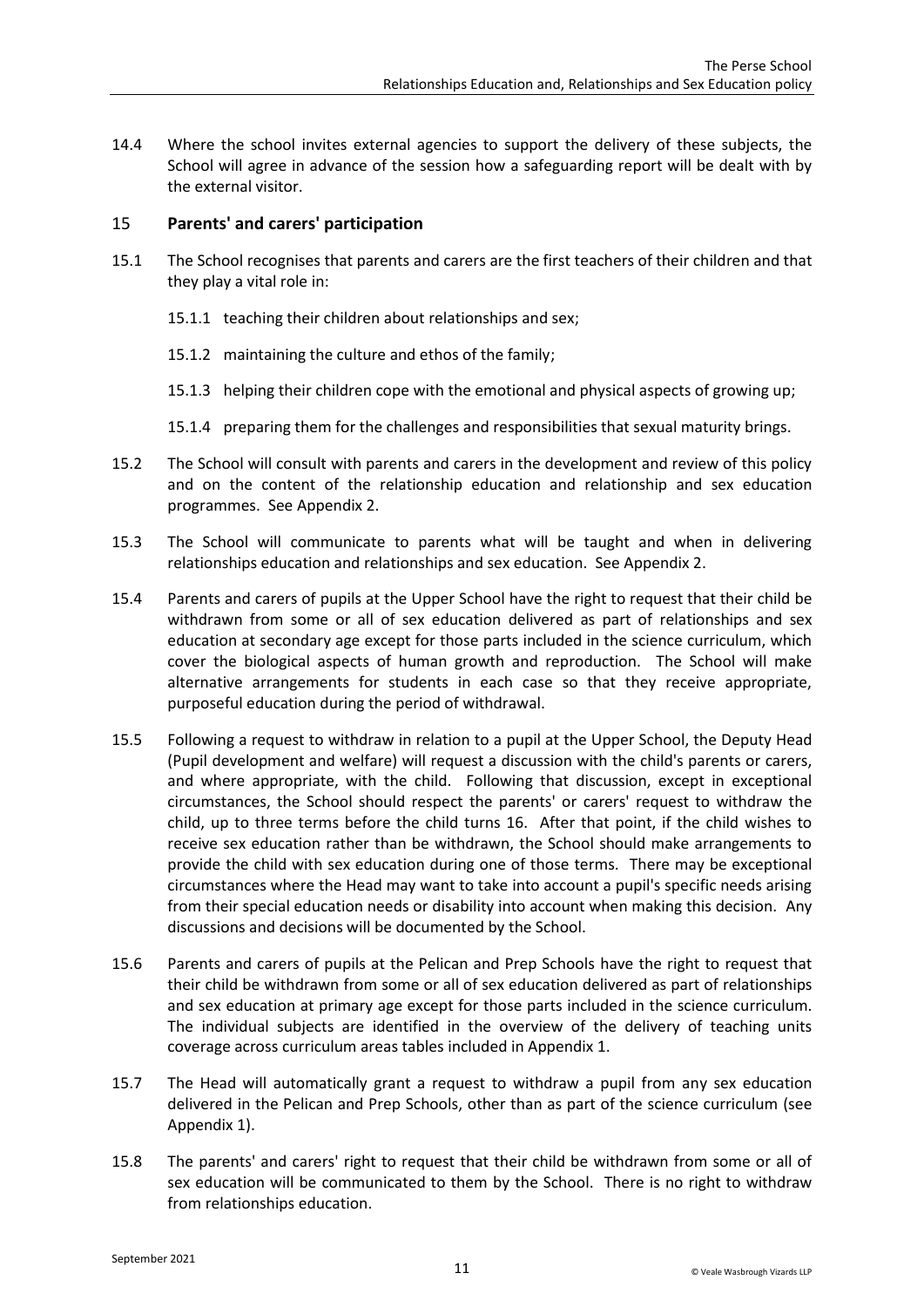## <span id="page-11-0"></span>16 **Consultation**

16.1 This policy has been produced in consultation with parents and carers and seeks to take into account the views of teachers and pupils.

## <span id="page-11-1"></span>17 **Training**

- 17.1 The School ensures that regular guidance and training is arranged on induction and at regular intervals thereafter so that staff and volunteers understand what is expected of them by this policy and have the necessary knowledge and skills to carry out their roles.
- 17.2 The level and frequency of training depends on role of the individual member of staff and the need for them to complete risk assessments as part of their role. This will include training of all teaching and pastoral staff in accordance with the Department for Education teacher training materials in respect of relationships education and relationships and sex education. High-quality, specific training will be provided for teachers delivering RSE and the School will review the adequacy of that training at all levels, to ensure that it is fit for purpose.
- 17.3 The School maintains written records of all staff training.

## <span id="page-11-2"></span>18 **Record keeping**

- 18.1 All records created in accordance with this policy are managed in accordance with the School's policies that apply to the retention and destruction of records.
- 18.2 All matters arising from this policy involving a child protection issue will be recorded and dealt with under the School's *Safeguarding and Child Protection Policy.*
- 18.3 The information created in connection with this policy may contain personal data. The School's use of this personal data will be in accordance with data protection law. The School has published privacy notices on its website which explain how the School will use personal data. In addition, staff must ensure that they follow the School's data protection policies and procedures when handling personal data created in connection with this policy. This includes the School's *Data Protection Policy for Staff, Governors and Volunteers* and *Information Security and Sharing Data Guidance* which are both contained in the *Data Protection and Information Security Handbook*.

#### <span id="page-11-3"></span>19 **Monitoring, evaluation and review**

- 19.1 The roles with responsibility for PSHE, science and other relevant subject leaders are as follows:
	- 19.1.1 Upper School: Head of PSHE, Head of Biology, Head of PER and Section Heads;
	- 19.1.2 Prep School: Head of PSHE and Head of Science;
	- 19.1.3 Pelican School: Pastoral Lead.
- 19.2 They will ensure that:
	- 19.2.1 all schemes of work are reviewed on a regular basis to assess the content and that the content as defined within the policy is accurate and conforms to current guidance;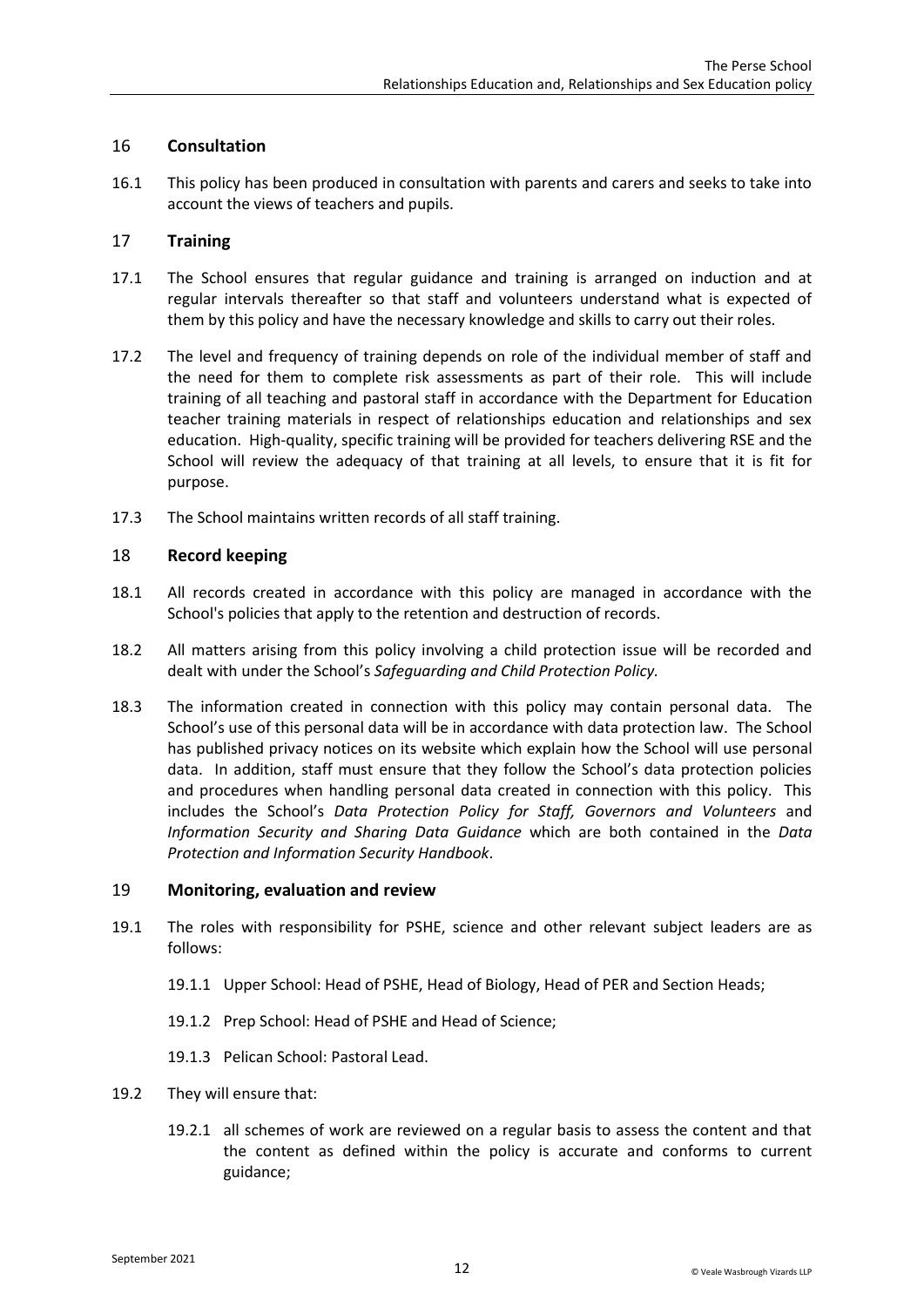- 19.2.2 colleagues within their department or staff delivering this curriculum are familiar with this policy and ensure that delivery conforms to the guidelines set down in the policy and its appendices;
- 19.2.3 staff teaching any part of this programme are asked to review content and delivery. The outcomes of this evaluation are used to inform future amendments to the teaching programme, consultation with parents and any training and development needs;
- 19.2.4 any review of the programme includes an opportunity for the views of teachers, pupils and parents to be considered;
- 19.2.5 the content of all outside agencies' presentations is evaluated to ensure that it is in line with this policy.

## <span id="page-12-0"></span>20 **Version control**

| Date of adoption of this policy     | 6 <sup>th</sup> September 2021                        |
|-------------------------------------|-------------------------------------------------------|
| Date of last review of this policy  | August 2021                                           |
| Date for next review of this policy | August 2022                                           |
| Policy owner (SMT)                  | Deputy Head (Pupil development and Welfare)           |
| Authorised by                       | Jonathan Scott<br>On behalf of the Board of Governors |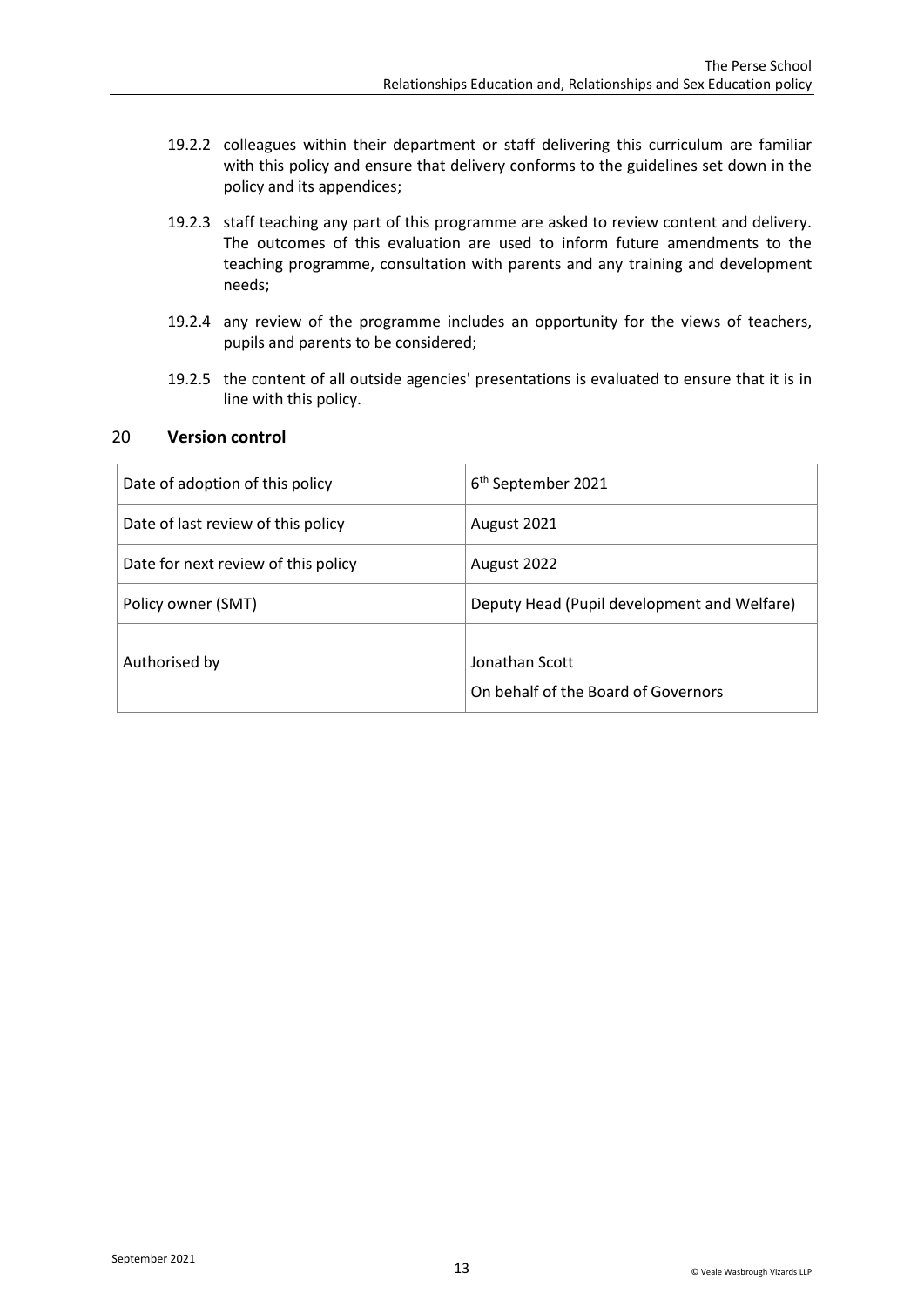## **Appendix 1 - Relationship Education and Relationships and Sex Education curriculum map**

**Overview of the delivery of teaching units coverage across curriculum areas – Upper School.**

<span id="page-13-0"></span>

| Year <sub>7</sub>                                                             | Year <sub>8</sub>                                                                                                                                                   | Year 9                                                                                                                                      | Year 10                                                                            | Year 11                                                                                                  | Year 12                                                                    | Year 13                                                  |  |
|-------------------------------------------------------------------------------|---------------------------------------------------------------------------------------------------------------------------------------------------------------------|---------------------------------------------------------------------------------------------------------------------------------------------|------------------------------------------------------------------------------------|----------------------------------------------------------------------------------------------------------|----------------------------------------------------------------------------|----------------------------------------------------------|--|
|                                                                               | PSHE education is formally taught in tutor groups once every two weeks. This is complemented by a programme of visiting speakers, tutorial sessions and assemblies. |                                                                                                                                             |                                                                                    |                                                                                                          |                                                                            |                                                          |  |
| + 2 workshops on<br>period education - Oct<br>+ Anti-bullying<br>workshop-Nov | + Visiting speaker on<br>social media and the law<br>-Sept<br>+ Workshop with Self-<br>Esteem Team - Jan<br>+ Puberty workshop -<br>May                             | + 2 additional sessions on<br>period education - Nov<br>+ Visiting speaker on online<br>addiction - Apr                                     | +Visiting speaker on RSE -<br>Feb<br>+ Visiting speaker on drug<br>awareness - Jun | + Finance workshop -<br><b>Nov</b><br>+ Workshop with Self-<br>Esteem Team - Jan<br>+ tutorial on vaping | Sixth form have an extended visiting<br>details.                           | speaker programme. Please see below for                  |  |
|                                                                               |                                                                                                                                                                     | Living in the wider world                                                                                                                   |                                                                                    |                                                                                                          |                                                                            | <b>Health and</b><br><b>Well-being</b>                   |  |
| New School and<br>homework management                                         | Respectful relationships<br>including: changing<br>identity, tackling<br>stereotypes and equality.                                                                  | Safer online lives including<br>gaming, gambling and<br>cybercrime and the risks of<br>the dark web.<br><b>Building healthy friendships</b> | Citizenship and 'British' values<br>Inclusion, Equality and<br><b>Diversity</b>    | <b>Careers Planning</b>                                                                                  | Introduction to sixth<br>form life<br>Inclusion, Equality<br>and Diversity | Reproductive health<br>Mental health and<br>social media |  |
|                                                                               |                                                                                                                                                                     |                                                                                                                                             | Activism and engaging with<br>politics                                             | Money management                                                                                         | <b>Health and</b><br><b>Well-being</b>                                     | Living in the<br>wider world                             |  |
|                                                                               |                                                                                                                                                                     |                                                                                                                                             |                                                                                    |                                                                                                          | Body image, mental<br>health, accessing<br>mental health<br>services       | Managing risk and<br>personal safety                     |  |
| <b>Teaching cyber safety</b><br>and understanding of<br>what to do about      | <b>Health and</b><br>wellbeing                                                                                                                                      | <b>Healthy relationships and</b><br>consent including online                                                                                |                                                                                    | <b>Managing social media</b><br>and social media and the<br>law                                          | Living in the<br>wider world                                               | Managing the work<br>place environment                   |  |
| cyberbullying and how to<br>prevent it.                                       | Puberty and the changing<br>adolescent body                                                                                                                         | relationships and the sending<br>of nudes.                                                                                                  |                                                                                    | Critical approaches to the<br>media including fake news<br>and implicit bias                             | Diversity and<br><b>Inclusion</b>                                          | Diversity and<br>inclusion                               |  |
|                                                                               | My rights over my body<br>(inc. teaching young<br>people to recognise abuse                                                                                         |                                                                                                                                             | <b>Health and wellbeing</b>                                                        | <b>Healthy</b><br><b>Relationships</b>                                                                   | Managing risk and<br>personal safety                                       | <b>Student finance</b>                                   |  |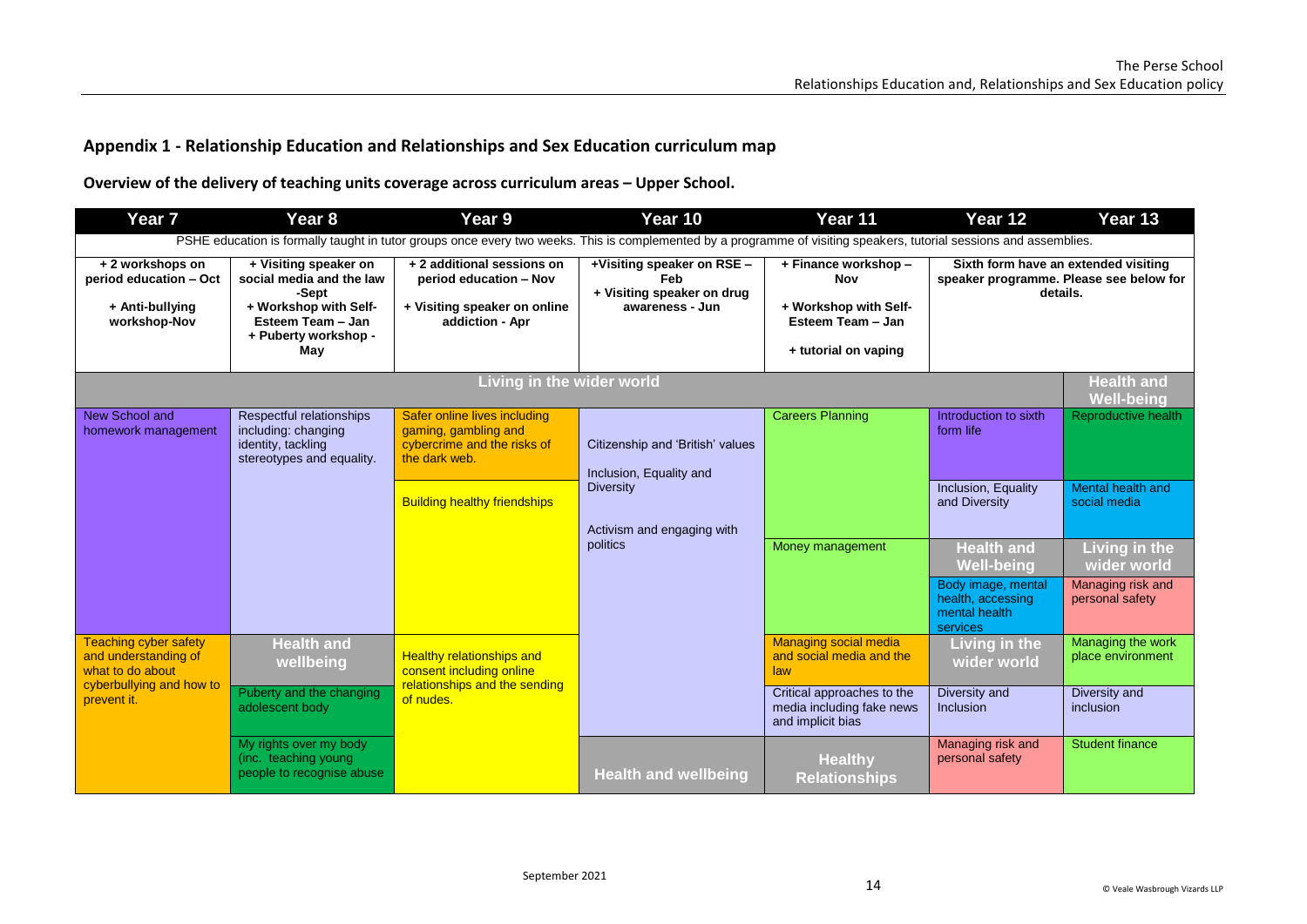|                                                                                    | and addressing FGM)                                                             |                                                                       |                                                                                                                       |                                                                                                                    | <b>Healthy</b><br><b>Relationships</b><br><b>Healthy</b><br>relationships,,        | <b>Accessing support</b><br>at university                              |
|------------------------------------------------------------------------------------|---------------------------------------------------------------------------------|-----------------------------------------------------------------------|-----------------------------------------------------------------------------------------------------------------------|--------------------------------------------------------------------------------------------------------------------|------------------------------------------------------------------------------------|------------------------------------------------------------------------|
| <b>Healthy</b><br><b>Relationships</b>                                             | <b>Healthy</b><br><b>Relationships</b>                                          | <b>Health and wellbeing</b>                                           | Mental Health and identifying<br>most common mental health<br>concerns and how to develop<br>mental health resilience | <b>Healthy relationships and</b><br>recognising and managing<br>abusive relationships<br>including sexual violence | Consent,                                                                           | <b>Healthy</b><br><b>Relationships</b>                                 |
| Respectful relationships,<br>what different types of<br>family look like. Building | <b>Building healthy</b><br>relationships, thinking                              | Building a healthy body image                                         | <b>Gender and Sexual identity</b>                                                                                     | <b>Health and well-</b><br>being                                                                                   | Managing unhealthy<br>relationships                                                | <b>Healthy intimate</b><br>relationships                               |
| and maintaining healthy<br>relationships, conflict<br>resolution.                  | about relationship and<br>intimate relationship<br>values                       | Eating disorders, how to<br>identify them and where to get<br>support | <b>Healthy Relationships</b>                                                                                          | <b>Pregnancy choices</b>                                                                                           | <b>Tackling sexual</b><br>harassment                                               | Recognising<br>coercive control                                        |
|                                                                                    | Introduction to safer sex<br>and contraception                                  | Alcohol its effects and the law<br>on alcohol, smoking and<br>vaping  | Key features of a healthy<br>sexual relationship. The<br>nature of sexual consent and<br>sex and the law              | <b>Reproductive health</b><br>and fertility                                                                        |                                                                                    |                                                                        |
| <b>Health and</b><br>wellbeing                                                     | <b>Health and</b><br>wellbeing                                                  |                                                                       | Challenging pornography and<br>its stereotypes                                                                        | Dealing with cancer and<br>self-examination for most<br>common forms of cancer                                     | Speaker programme                                                                  |                                                                        |
| What does good sleep<br>look like                                                  | Drugs and their<br>consequences                                                 |                                                                       | The reasons for contraception,<br>different types of<br>contraception and how to<br>access it                         | Recognising and<br>accessing help for most<br>common forms of mental<br>health concerns                            | Vising speaker on<br>Social media and<br>the law - Sept<br>+ Self-esteem           | Visiting speaker on<br><b>Mental Health -Nov</b><br>$+$ RSE talk - Feb |
| Road and cycle, water<br>and sun and fire safety                                   |                                                                                 | <b>Living in the wider</b><br>world                                   | Sexual health and physical<br>health including: sexually<br>transmitted illnesses,                                    | Living in the wider<br>world                                                                                       | workshop - Jan<br>+ Speaker on UK<br>law - Feb                                     | + Visiting speaker<br>on online addiction<br>and gambling - Apr        |
| Nutrition, hydration and<br>exercise                                               | <b>First Aid</b>                                                                | <b>British democracy</b>                                              | <b>Health and well-being</b>                                                                                          | Transition to sixth form life                                                                                      | +Speaker on                                                                        |                                                                        |
|                                                                                    | Living in the wider<br>world<br>Unifrog - introduction to<br>career life skills | Tax and why it is important                                           | Effects of drug use, drug use<br>and the law and accessing<br>support. Smoking and its<br>consequences                |                                                                                                                    | 'Making good<br>choices' - Mar<br>+ Visiting speaker<br>on drug awareness<br>- Jun |                                                                        |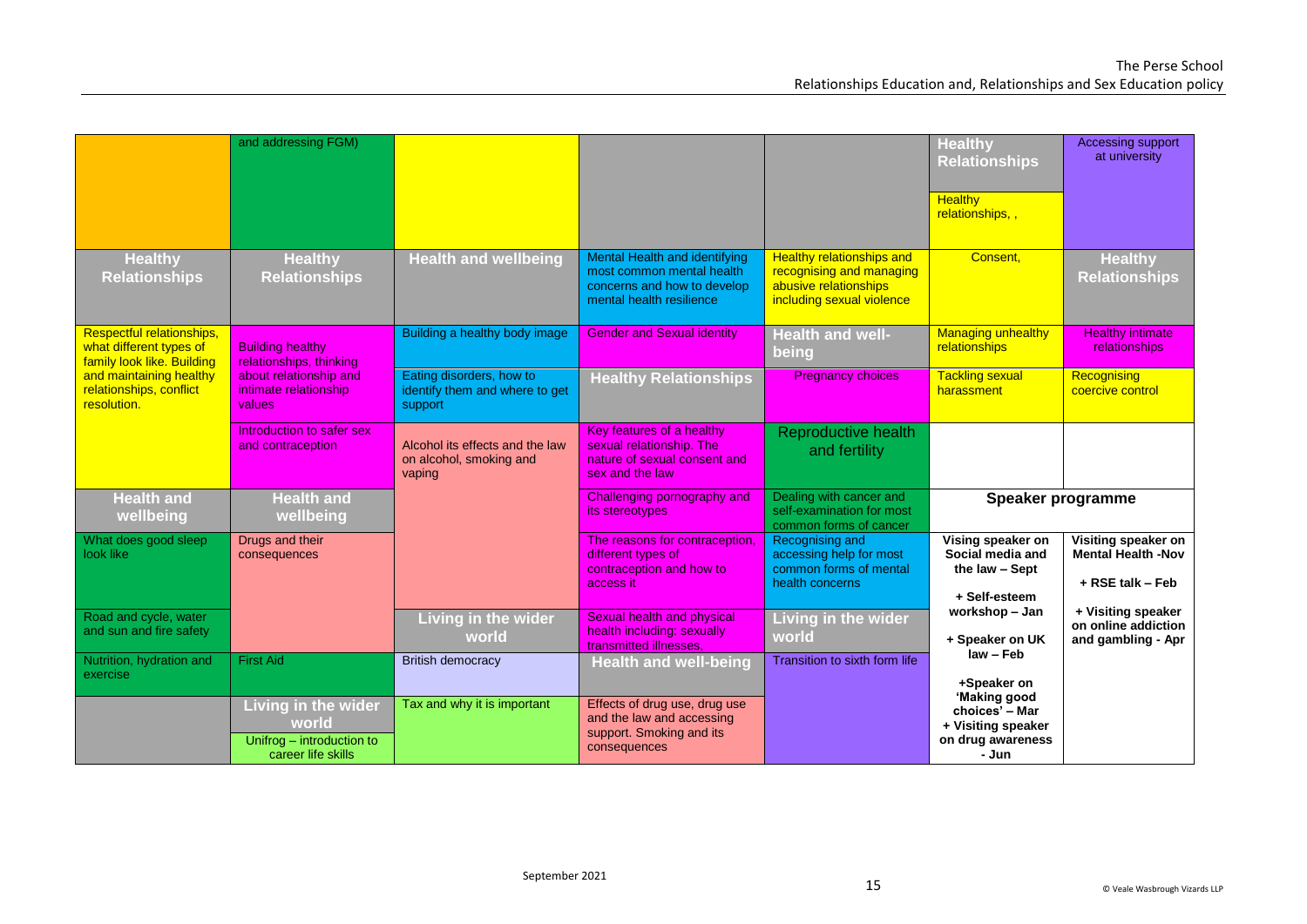**Key**

| <b>Health and wellbeing</b> |                        | <b>Relationships</b>                                                                        | Living in the wider world |                                                                                      |
|-----------------------------|------------------------|---------------------------------------------------------------------------------------------|---------------------------|--------------------------------------------------------------------------------------|
|                             | <b>Physical Health</b> | Relationships education                                                                     |                           | British democracy,<br>institutions and British<br>values, Diversity and<br>Inclusion |
|                             | Mental Health          | Intimate sexual relations,<br><b>Relations and Sex Education</b><br>including sexual health |                           | Economic education                                                                   |
|                             | Sex education          |                                                                                             |                           | Cyber safety                                                                         |
|                             |                        |                                                                                             |                           | Drug / alcohol awareness                                                             |
|                             |                        |                                                                                             |                           | Managing change                                                                      |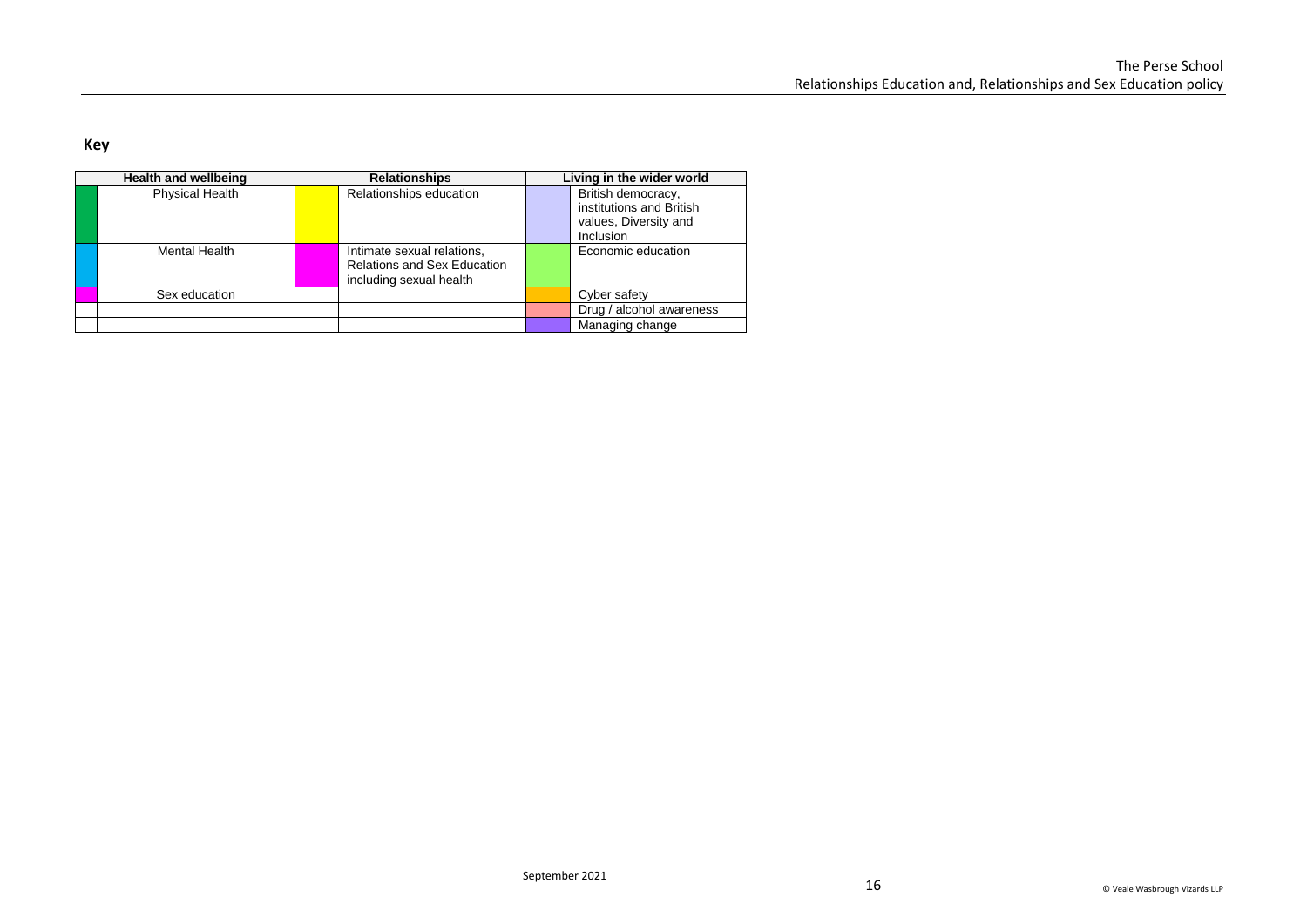#### **Overview of the delivery of teaching units coverage across curriculum areas – Prep School.**

Subjects relating to the sex education curriculum are underlined in the table below. Parents have the right to request that their child be withdrawn from any aspect of the sex education curriculum listed under the PSHE and Other columns (see paragraphs [15.6](#page-10-1) an[d 15.7](#page-10-2) above).

| Year group | <b>Science</b>                       | <b>PSHE</b>                                                                                                                      | Other                                                                       |
|------------|--------------------------------------|----------------------------------------------------------------------------------------------------------------------------------|-----------------------------------------------------------------------------|
| Year 3     | Life cycles & life                   | E-safety and respectful relationships online                                                                                     | <b>Annual Mental Health Awareness</b>                                       |
|            | processes touches on<br>reproduction | Looking after physical and mental health                                                                                         | Week, Anti-bullying Week                                                    |
|            |                                      | Anti-bullying                                                                                                                    | Life Education Bus ('It's great to be<br>me' -organs of the body, impact on |
|            |                                      | Managing transition to a new school                                                                                              | the body of cigarettes and alcohol)                                         |
|            |                                      | Friendships and qualities of a good friend, cooperation,<br>being kind, having more than one friend, good to be an<br>individual |                                                                             |
|            |                                      | Recognising strong emotions and exploring strategies<br>for coping and impact on individual and relationships                    |                                                                             |
|            |                                      | What makes us and others happy                                                                                                   |                                                                             |
|            |                                      | Individual and community responsibility for taking care<br>of the planet, the impact on the individual and the<br>community      |                                                                             |
| Year 4     |                                      | E-safety and respectful relationships online                                                                                     | <b>Annual Mental Health Awareness</b>                                       |
|            |                                      | Looking after physical and mental health                                                                                         | Week, Anti-bullying Week                                                    |
|            |                                      | Anti-bullying                                                                                                                    |                                                                             |
|            |                                      | Major topic on keeping safe: road, rail, water,<br>emergencies                                                                   |                                                                             |
|            |                                      | Safe and unsafe touch, understanding consent                                                                                     |                                                                             |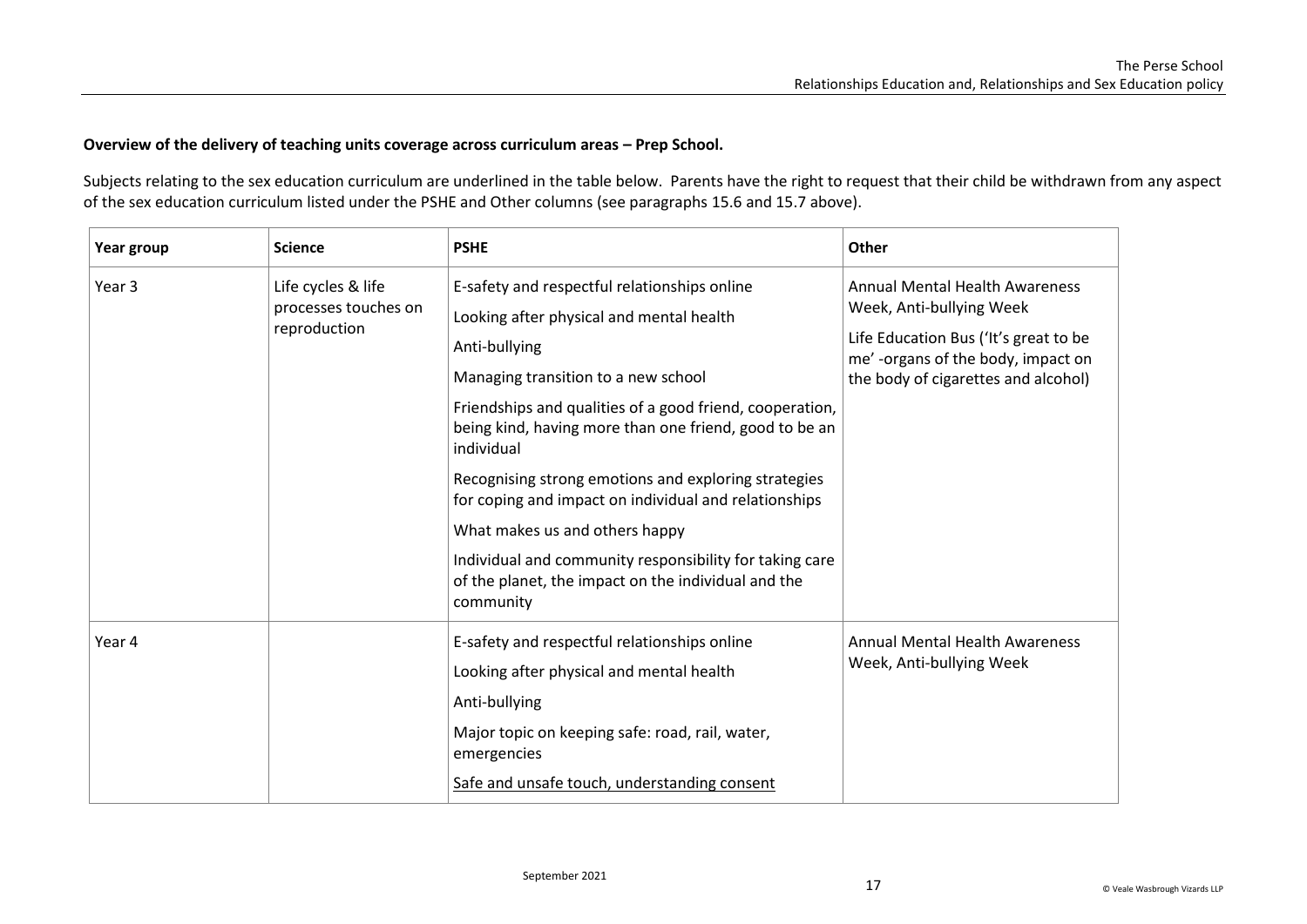|        | <b>Healthy eating</b><br>Germs, coping with illness<br>Strong emotions: worry, anger, sadness, fear,<br>bereavement and loss<br>Positive self-talk<br>Resilience: role models, recognising strengths and<br>weaknesses, setting goals, overcoming obstacles,<br>heroes<br>Coping with change                                                                                                                                                                                                                                                               |                                                                                                                                                                                              |
|--------|------------------------------------------------------------------------------------------------------------------------------------------------------------------------------------------------------------------------------------------------------------------------------------------------------------------------------------------------------------------------------------------------------------------------------------------------------------------------------------------------------------------------------------------------------------|----------------------------------------------------------------------------------------------------------------------------------------------------------------------------------------------|
| Year 5 | E-safety and respectful relationships online<br>Looking after physical and mental health<br>Anti-bullying<br>Building healthy friendships, peer pressure, friendship<br>choices, belonging to groups<br>Body image<br>Cigarettes, alcohol and drugs; the law, their effects,<br>consequences, resisting peer pressure<br>Understanding how the brain works and its impact on<br>different types of learner, autism, dyslexia<br>What makes a good learner<br>Desert island topic: resourcefulness, teamwork,<br>decision making, sense of self, compromise | <b>Annual Mental Health Awareness</b><br>Week, Anti-bullying Week,<br>Life Education Bus ('Decisions' - the<br>human body and the effects of drugs,<br>peer influence and individual choice) |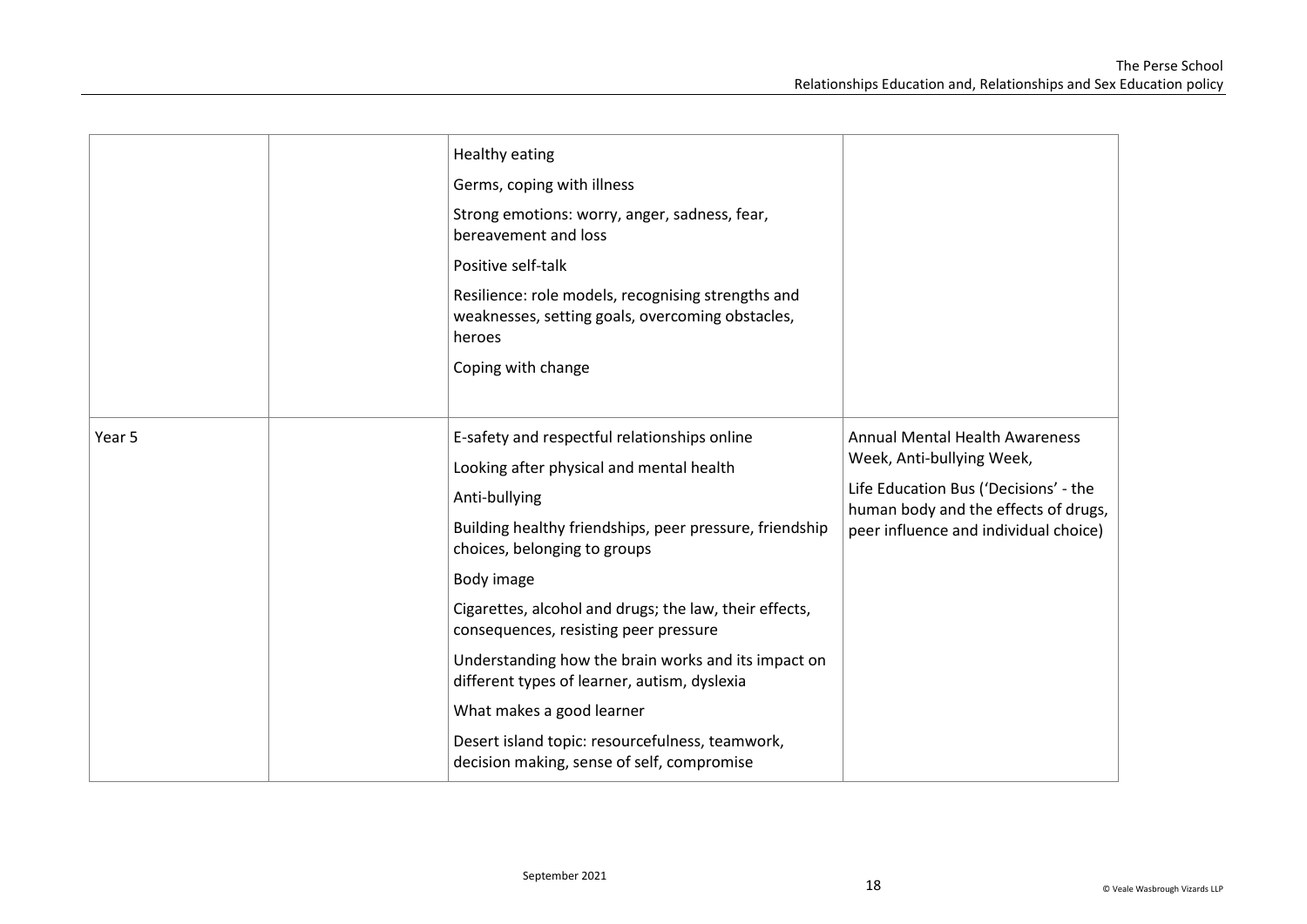|        |                                                                                                                                                                                                                                                   | Conflict and cooperation<br>Losing face                                                                                                                                                                                                                                                                                                                                                                                                                                            |                                                                                                                                                                          |
|--------|---------------------------------------------------------------------------------------------------------------------------------------------------------------------------------------------------------------------------------------------------|------------------------------------------------------------------------------------------------------------------------------------------------------------------------------------------------------------------------------------------------------------------------------------------------------------------------------------------------------------------------------------------------------------------------------------------------------------------------------------|--------------------------------------------------------------------------------------------------------------------------------------------------------------------------|
| Year 6 | Human reproduction<br>lessons include:<br>Adolescence and<br>puberty<br>Male & female<br>reproductive systems<br>Intercourse, fertilisation<br>(including IVF)<br>Implantation<br>Foetal development &<br>childbirth (briefly)<br>Menstrual cycle | E-safety and respectful relationships<br>Looking after physical and mental health<br>Anti-bullying<br>Discrimination and prejudice: refugees, racism, Martin<br>Luther King, Gandhi, Mandela, scapegoats<br>Prejudice and disability<br>Prejudice and gender<br>Personal finance; money, budgets and taxes<br>Me, my emotional wellbeing and my relationships<br>Being assertive, communication skills<br>Different types of love, consent, self-respect and<br>respect for others | <b>Annual Mental Health Awareness</b><br>Week, Anti-bullying Week<br>Single-sex group talks about growing<br>up, puberty, hormones, self-care,<br>including menstruation |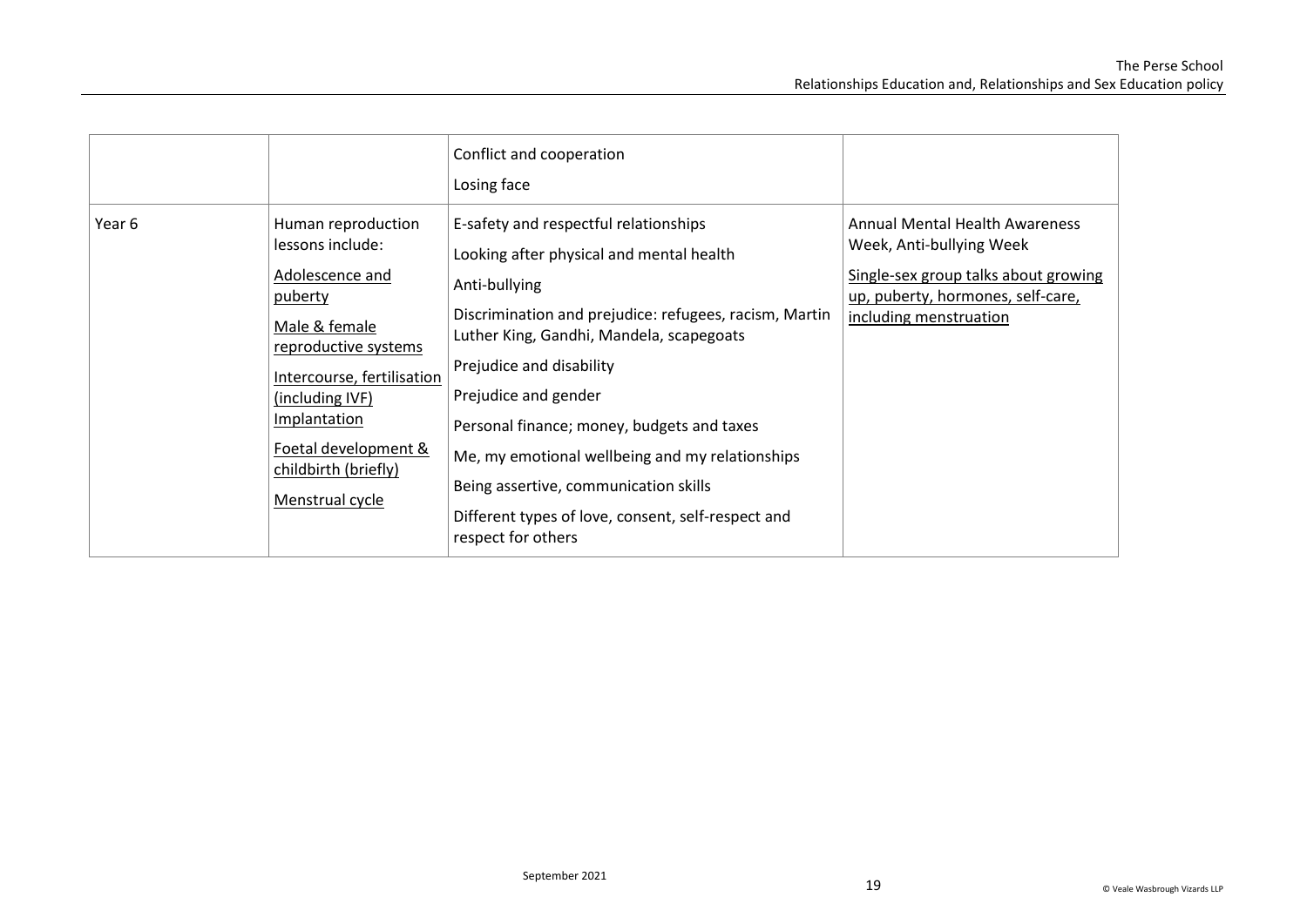| Year group        | <b>Science</b>                                              | <b>PSHE</b>                                                                                      | Other e.g.                                                               |
|-------------------|-------------------------------------------------------------|--------------------------------------------------------------------------------------------------|--------------------------------------------------------------------------|
|                   |                                                             | Units of work                                                                                    | Citizenship<br><b>Philosophy Education and Religion</b>                  |
| Nursery           | Timeline of<br>growth from<br>baby to present               | Michaelmas topic- All about Me<br><b>Making Relationships</b><br>Managing Feelings and Behaviour | Life Education Bus<br>Friendship Week<br>NSPCC 'The Pants Rule' Assembly |
|                   | day. Identify                                               | <b>Health and Self Care</b>                                                                      | Assemblies and inclusive stories                                         |
| Reception         | changes.                                                    | Michaelmas topic- All about Me<br>Feelings                                                       | Protective Behaviours scheme of work                                     |
|                   |                                                             | Healthy Lifestyle (Health and personal<br>hygiene)                                               |                                                                          |
|                   |                                                             | Keeping Safe (Esafety and protective<br>behaviours)                                              |                                                                          |
|                   |                                                             | Making a positive contribution and<br><b>British Values</b>                                      |                                                                          |
|                   |                                                             | <b>Medicine and Drugs</b>                                                                        |                                                                          |
|                   |                                                             | Relationships (Families and different<br>types of family)                                        |                                                                          |
| Year 1 and Year 2 | identify, name,<br>draw and label the<br>basic parts of the | Feelings<br>Healthy Lifestyle (Health and personal                                               |                                                                          |

## **Overview of the delivery of teaching units coverage across curriculum areas – Pelican Nursery and Pre-Prep School.**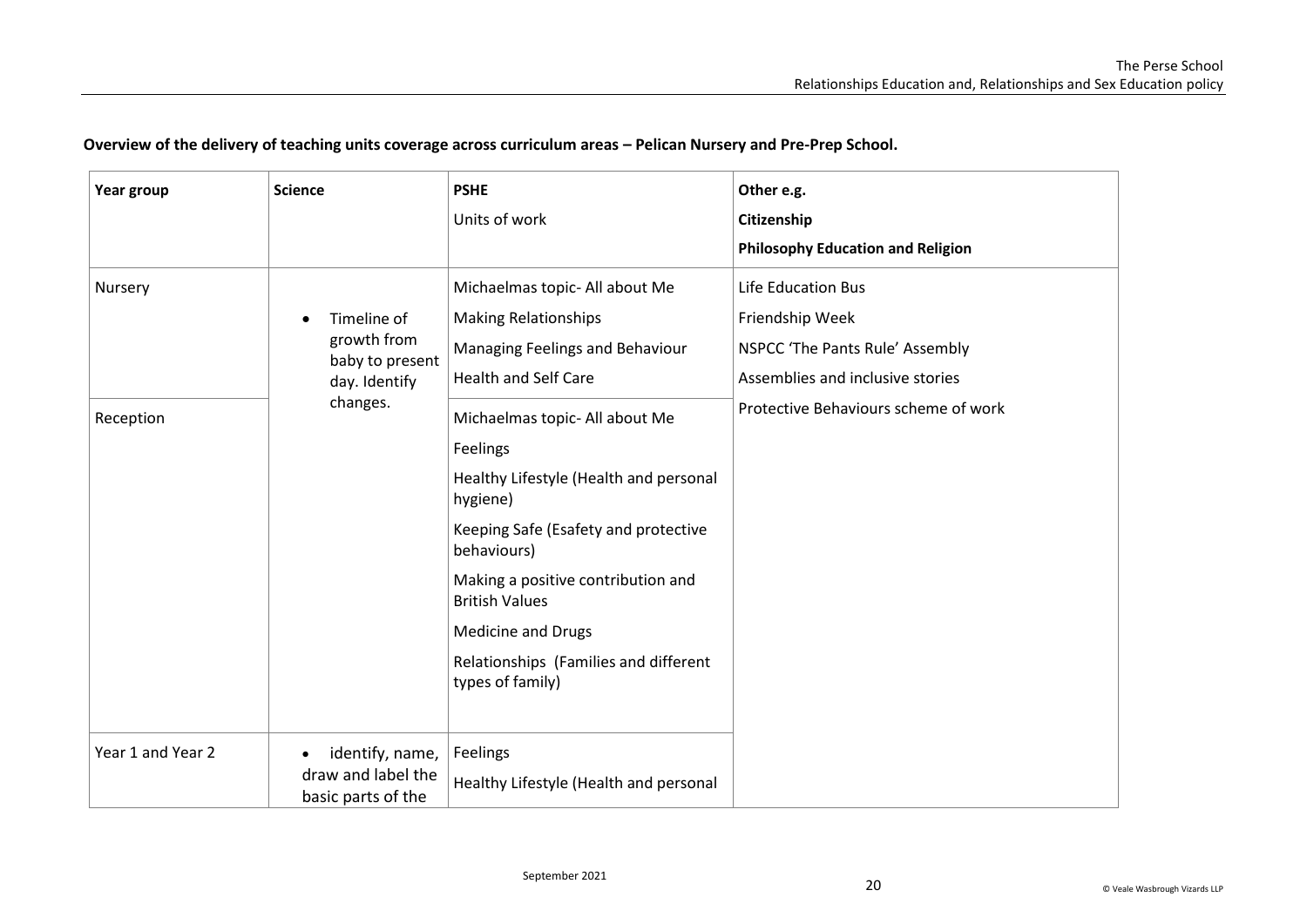| human body and<br>say which part of<br>the body is<br>associated with<br>each sense                   | hygiene)<br>Keeping Safe (Esafety and protective<br>behaviours)<br>Making a positive contribution and<br><b>British Values</b> |  |
|-------------------------------------------------------------------------------------------------------|--------------------------------------------------------------------------------------------------------------------------------|--|
| notice that<br>$\bullet$<br>animals, including<br>humans, have<br>offspring which<br>grow into adults | Medicine and Drugs<br>Relationships (Families and different<br>types of family                                                 |  |